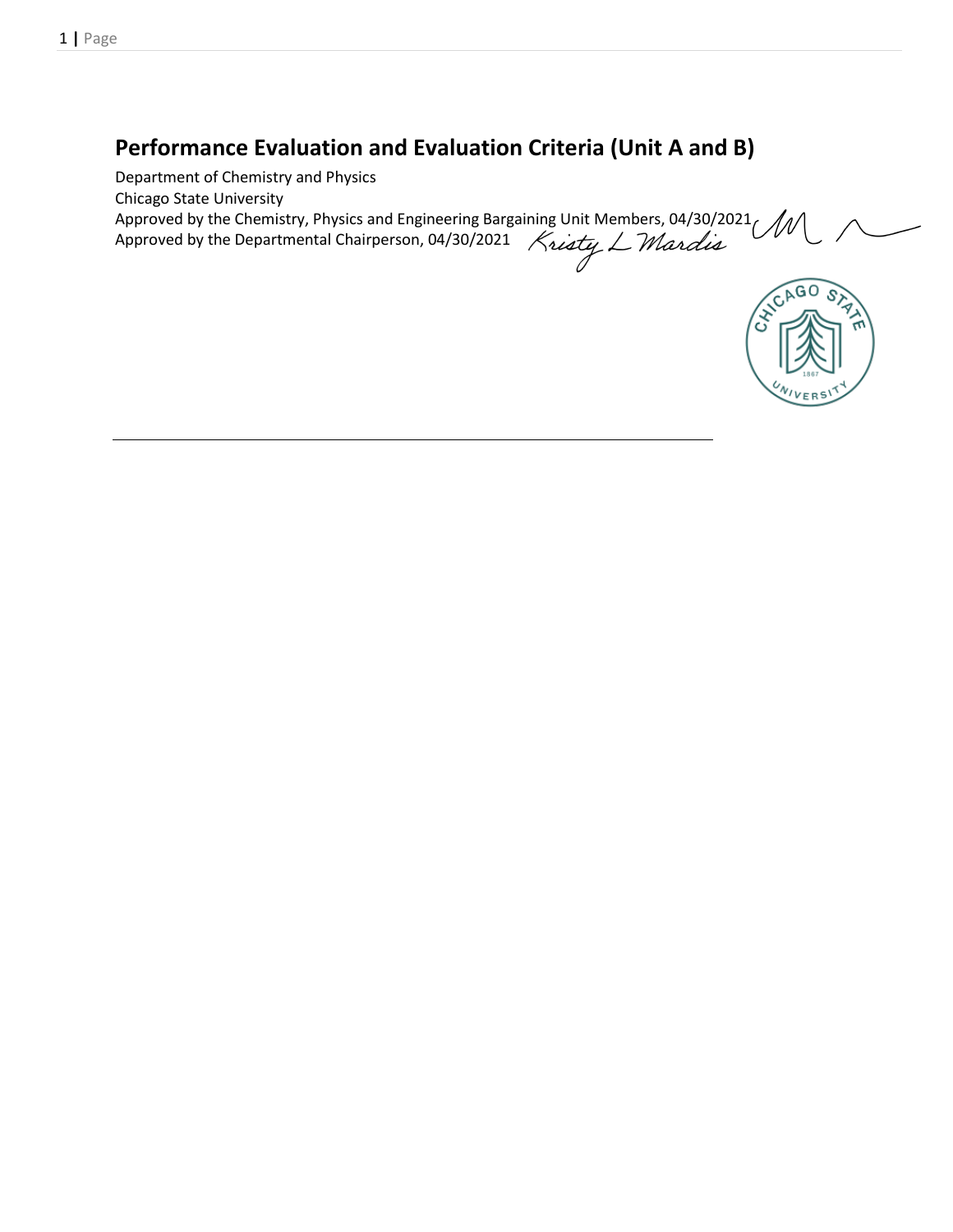# Contents<br>Unit A. Evalua

| Unit A. Evaluation Criteria                                                                     | 6  |
|-------------------------------------------------------------------------------------------------|----|
| Purpose of Evaluation                                                                           | 6  |
| <b>Contractual Evaluation Criteria</b>                                                          | 6  |
| CPE Minimum Requirements for Retention and Promotion                                            | 7  |
| Teaching and Performance of Primary Duties                                                      | 10 |
| Teaching                                                                                        | 10 |
| <b>Teaching: Mandatory Documentation</b>                                                        | 10 |
| Teaching: Examples of Evidence                                                                  | 10 |
| Performance of Primary Duties                                                                   | 11 |
| Primary Duties: Mandatory Documentation                                                         | 11 |
| Primary Duties: Examples of Evidence                                                            | 11 |
| <b>Research and Scholarly Activities</b>                                                        | 12 |
| Research: Mandatory Documentation                                                               | 13 |
| Research: Examples of Evidence                                                                  | 13 |
| Service                                                                                         | 14 |
| Service: Mandatory Documentation                                                                | 14 |
| Service: Examples of Evidence                                                                   | 14 |
| Additional Information and Details for retention, promotion, tenure                             | 15 |
| Teaching                                                                                        | 15 |
| Relative Importance of Teaching Activities                                                      | 15 |
| Performance of Teaching Criteria                                                                | 15 |
| Classroom and Laboratory Performance                                                            | 15 |
| <b>Required Course Materials</b>                                                                | 15 |
| Syllabi                                                                                         | 15 |
| Representative Evaluation Instruments                                                           | 15 |
| <b>Student Evaluations</b>                                                                      | 15 |
| Other materials                                                                                 | 16 |
| Relative Importance of Criteria for Classroom and Lab Performance                               | 16 |
| Teaching Assessment Activities and Design                                                       | 16 |
| <b>Peer Evaluations</b>                                                                         | 16 |
| <b>Curriculum Revision and Development</b>                                                      | 16 |
| Professional Development for Teaching Improvement/ Performance of Other Teaching Related Duties | 16 |
| <b>Primary Duties</b>                                                                           | 17 |
| Relative Importance of Performance of Primary Duties                                            | 17 |
| Program performance plus required meetings and reports.                                         | 17 |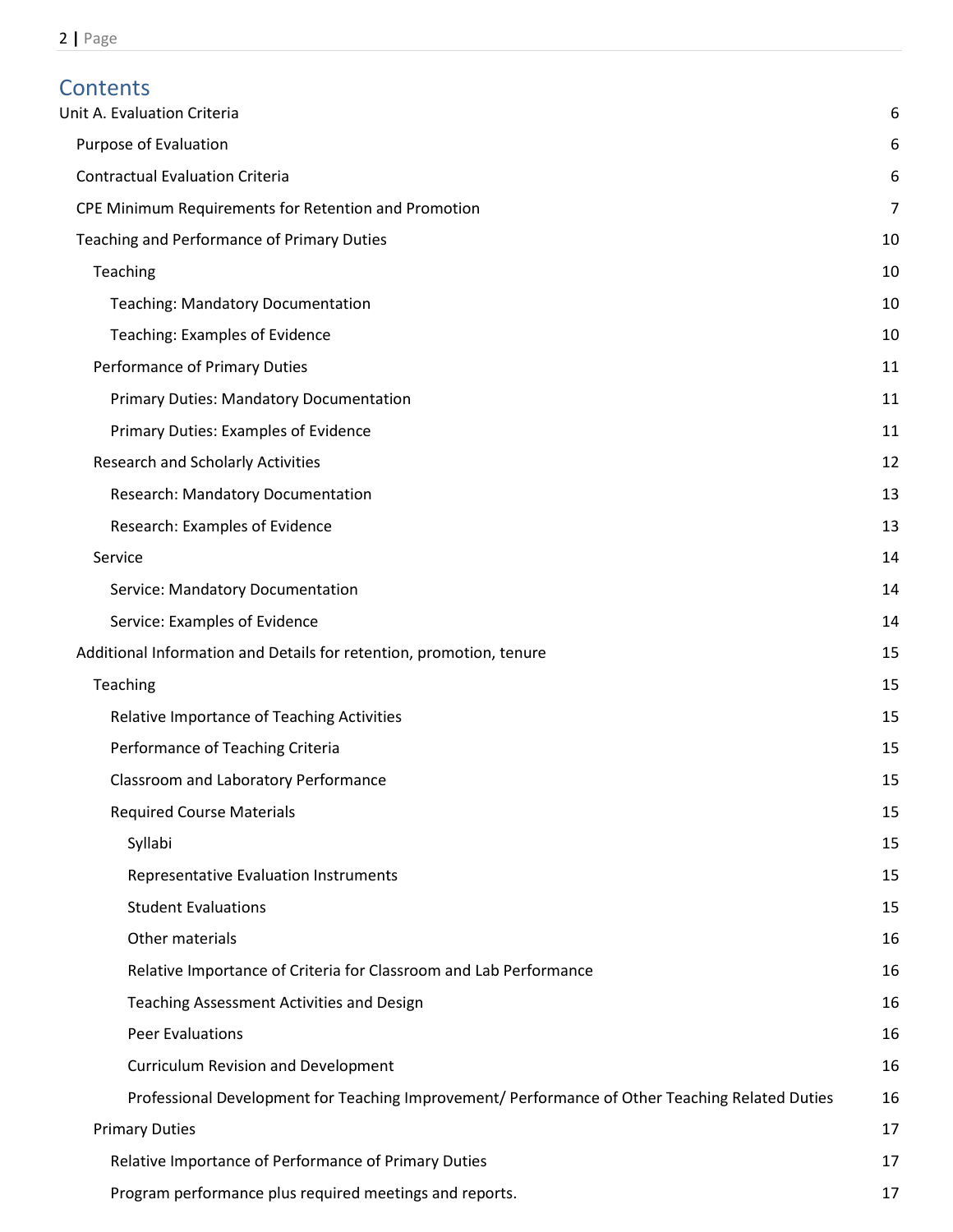| <b>Training of Personnel</b>                                                                                  | 17 |
|---------------------------------------------------------------------------------------------------------------|----|
| Program Improvement/Acquisition of Resources                                                                  | 17 |
| Professional Development for Program Improvement                                                              | 17 |
| Guidelines for Evaluation of Teaching/Performance of Primary Duties                                           | 17 |
| Research                                                                                                      | 18 |
| Significant impact/recognition research and creative activity                                                 | 18 |
| Peer reviewed publications or PI/Co-PI/Contributor on a successful, competitive, external grant               | 18 |
| Non-peer reviewed publication or internal grant                                                               | 18 |
| External faculty or student presentations                                                                     | 18 |
| Set-up/Maintenance/Upgrade of Research Lab/Tools/Resources                                                    | 18 |
| Professional Development for Research Improvement                                                             | 18 |
| Pending or unsuccessful grants, publications, or presentations                                                | 19 |
| <b>Student Research Training</b>                                                                              | 19 |
| Service as a Grant or Manuscript Reviewer, or Conference Organizer                                            | 19 |
| Collaborative grant activities at CSU and/or with other institutions (which do not qualify as a R1 activity). | 19 |
| Guidelines for Evaluation of Research/Creative Activity                                                       | 19 |
| Service                                                                                                       | 20 |
| <b>Required Departmental Service</b>                                                                          | 20 |
| <b>Optional Departmental Service</b>                                                                          | 20 |
| Non-CUE Related Departmental Service                                                                          | 20 |
| <b>College and University Service Activities</b>                                                              | 20 |
| <b>Professional Organization Service</b>                                                                      | 20 |
| Professional Related Community Service                                                                        | 20 |
| Service Leadership                                                                                            | 20 |
| Service Criteria                                                                                              | 21 |
| Guidelines for the Evaluation of Service                                                                      | 21 |
| <b>Personnel Recommendations</b>                                                                              | 21 |
| Distance Learning                                                                                             | 21 |
| Annual Evaluation of tenured employees                                                                        | 22 |
| Teaching/Performance of Primary Duties:                                                                       | 22 |
| Research/Creative Activity:                                                                                   | 22 |
| Service:                                                                                                      | 22 |
| Overview                                                                                                      | 22 |
| Evaluation of Unit A Research Faculty                                                                         | 24 |
| Performance Standards for Research Faculty                                                                    | 24 |
| Evaluation of Unit A Clinical Faculty                                                                         | 24 |
|                                                                                                               |    |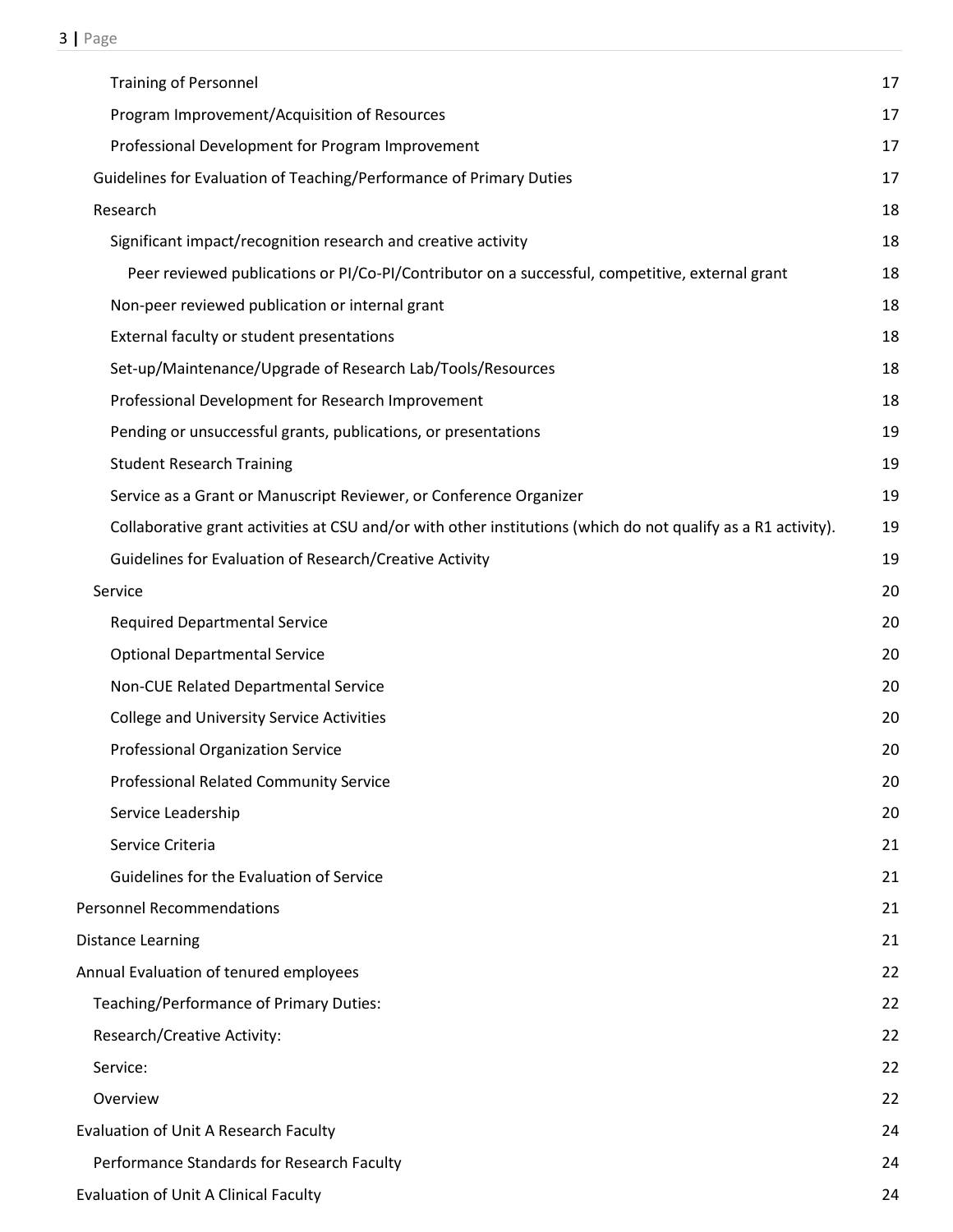| Performance Standards for Clinical Faculty                                                                | 24 |
|-----------------------------------------------------------------------------------------------------------|----|
| Unit B Evaluation Criteria                                                                                | 26 |
| Purpose of Evaluation                                                                                     | 26 |
| <b>Contractual Evaluation Criteria</b>                                                                    | 26 |
| CPE Minimum Requirements for Retention                                                                    | 26 |
| Teaching and Performance of Primary Duties                                                                | 27 |
| Teaching                                                                                                  | 27 |
| <b>Teaching: Mandatory Documentation</b>                                                                  | 27 |
| Teaching:                                                                                                 | 27 |
| Performance of Primary Duties                                                                             | 28 |
| <b>Primary Duties: Mandatory Documentation</b>                                                            | 28 |
| <b>Primary Duties:</b>                                                                                    | 28 |
| Teaching                                                                                                  | 29 |
| Relative Importance of Teaching Activities                                                                | 29 |
| Performance of Teaching Criteria                                                                          | 29 |
| Classroom and Laboratory Performance                                                                      | 29 |
| <b>Required Course Materials</b>                                                                          | 29 |
| Syllabi                                                                                                   | 29 |
| Representative Evaluation Instruments                                                                     | 29 |
| <b>Student Evaluations</b>                                                                                | 29 |
| Other materials                                                                                           | 30 |
| Relative Importance of Criteria for Classroom and Lab Performance                                         | 30 |
| Teaching Assessment Activities and Design                                                                 | 30 |
| <b>Peer Evaluations</b>                                                                                   | 30 |
| <b>Curriculum Revision and Development</b>                                                                | 30 |
| Professional Development for Teaching Improvement/ Performance of Other Teaching Related Duties           | 30 |
| <b>Primary Duties</b>                                                                                     | 31 |
| Relative Importance of Performance of Primary Duties                                                      | 31 |
| Program performance plus required meetings and reports.                                                   | 31 |
| <b>Training of Personnel</b>                                                                              | 31 |
| Program Improvement/Acquisition of Resources                                                              | 31 |
| Professional Development for Program Improvement                                                          | 31 |
| Guidelines for Evaluation of Teaching/Performance of Primary Duties                                       | 31 |
| <b>Appendix: Observation Forms</b>                                                                        | 32 |
| Appendix: The Distance Education Policy for the Department of Chemistry, Physics, and Engineering Studies | 34 |
| Overview                                                                                                  | 34 |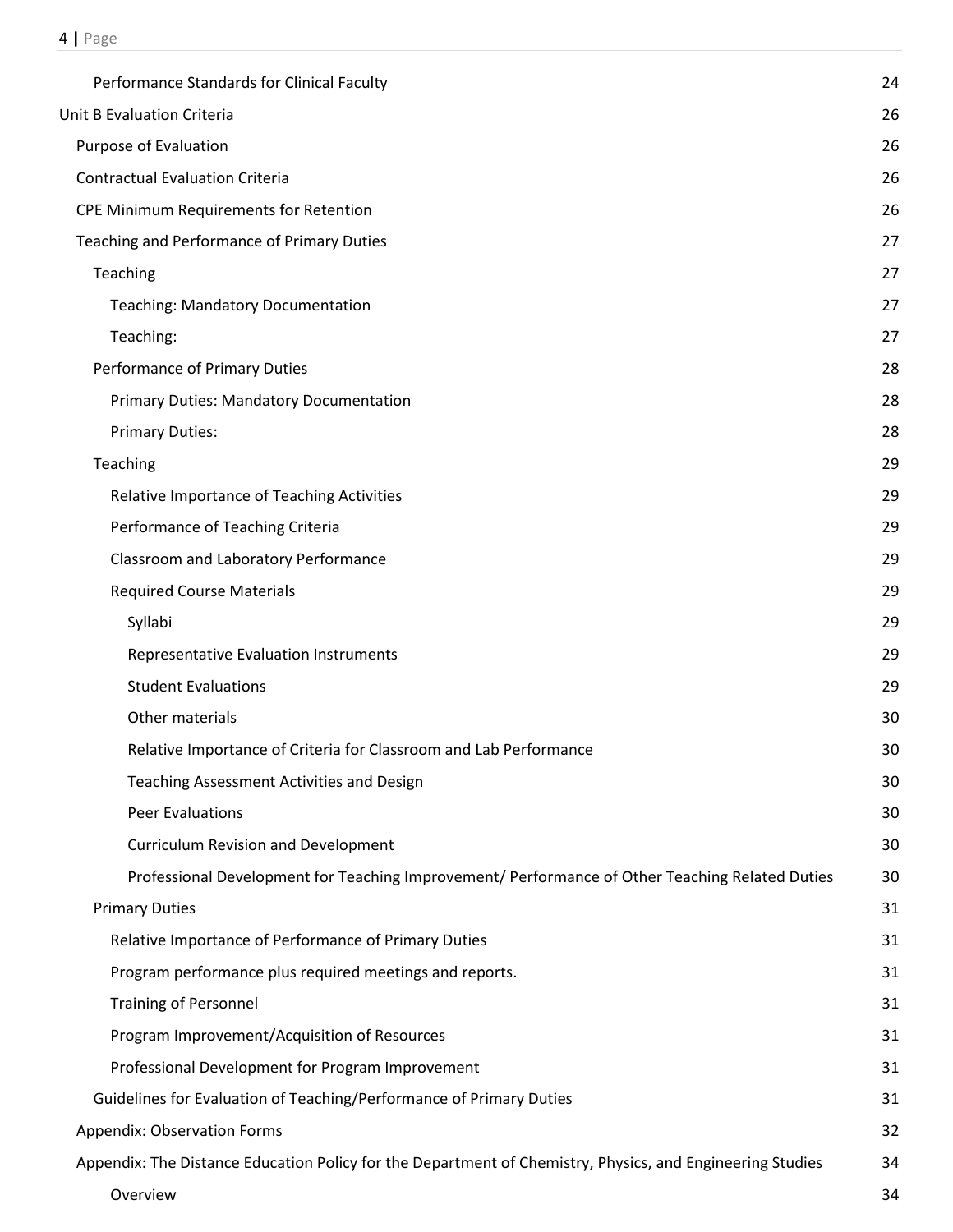| Approval of Online/Hybrid Courses                      | 34 |
|--------------------------------------------------------|----|
| Reviewing on-line/hybrid courses:                      | 34 |
| Courses in the curriculum to be offered online/hybrid: | 35 |
| Teaching of Online/hybrid offerings:                   | 35 |
|                                                        |    |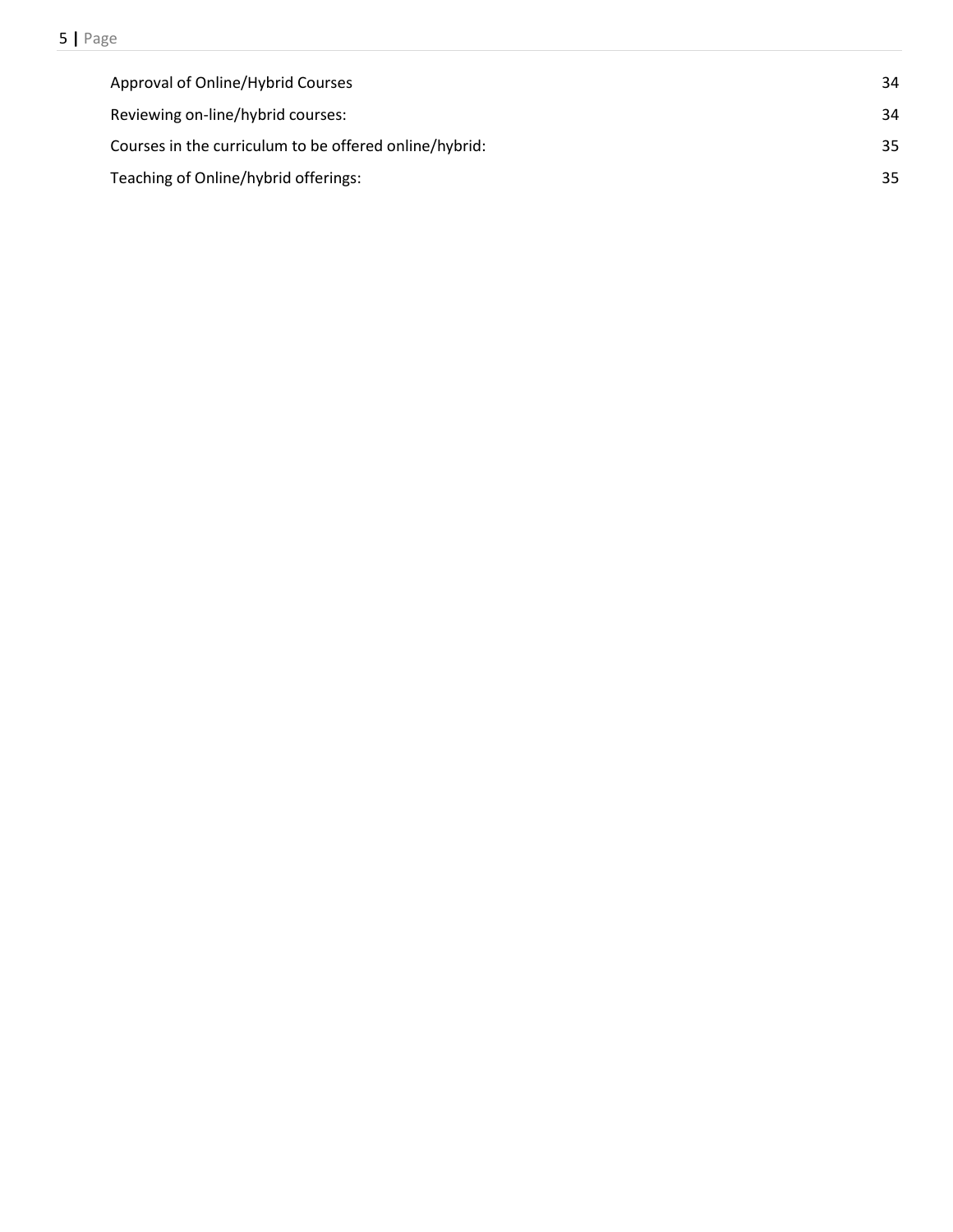# <span id="page-5-0"></span>**Unit A. Evaluation Criteria**

# <span id="page-5-1"></span>**Purpose of Evaluation**

The purpose of evaluation is to judge the effectiveness of an employee's performance and to identify areas of strength and weakness, and to improve the employee's performance. Employees are responsible for knowing, meeting and demonstrating that they have met the criteria required for retention, promotion, tenure or professional advancement increase. This document is intended as a guide to support employee professional development and growth.

# <span id="page-5-2"></span>**Contractual Evaluation Criteria**

All tenured and tenure-track candidates being evaluated must meet the criteria at the level specified for each of the three areas of evaluation: Teaching/performance of primary duties, research/creative activity and service. Teaching/Performance of primary duties will be considered the most important of the three areas of evaluation, i.e, having higher standards as stipulated in the Contract Article 19.3.a.1. Research/Creative activity and service will be given equal consideration.

The categories of evaluation of faculty in Unit A as designated in the current Contract 2018-2022 in Article 19.3.b.2 are shown below with the Minimum Requirements for each category shown.

| Table 1.                                 |                                              |                            |                            |
|------------------------------------------|----------------------------------------------|----------------------------|----------------------------|
| <b>Personnel Action</b>                  | <b>Teaching and Primary</b><br><b>Duties</b> | Research and Scholarship   | Service                    |
| <b>First Year Retention</b>              | Satisfactory                                 | Appropriate                | Appropriate                |
| <b>Second Year Retention</b>             | Satisfactory                                 | <b>Satisfactory</b>        | <b>Satisfactory</b>        |
| <b>Third Year Retention</b>              | <b>Effective</b>                             | <b>Highly Satisfactory</b> | <b>Highly Satisfactory</b> |
| <b>Fourth Year Retention</b>             | <b>Highly Effective</b>                      | <b>Effective</b>           | <b>Effective</b>           |
| <b>Fifth Year Retention</b>              | <b>Significant</b>                           | <b>Highly Effective</b>    | <b>Highly Effective</b>    |
| Tenure                                   | <b>Superior</b>                              | <b>Significant</b>         | <b>Significant</b>         |
| <b>Associate Professor</b>               | <b>Superior</b>                              | <b>Significant</b>         | <b>Significant</b>         |
| <b>Full Professor</b>                    | <b>Superior</b>                              | <b>Superior</b>            | <b>Superior</b>            |
| <b>Post Tenure Review</b>                | Adequate                                     | Adequate                   | Adequate                   |
| PAI                                      | <b>Superior</b>                              | Superior/Significant*      | Superior/Significant*      |
| <b>Faculty Excellence Award</b><br>(FEA) | <b>Superior (FEA)</b>                        | <b>Superior (FEA)</b>      | <b>Superior (FEA)</b>      |

\*The eligible employee must demonstrate superior teaching/performance of primary duties and either superior research/creative activity or superior service and significant performance in the remaining area.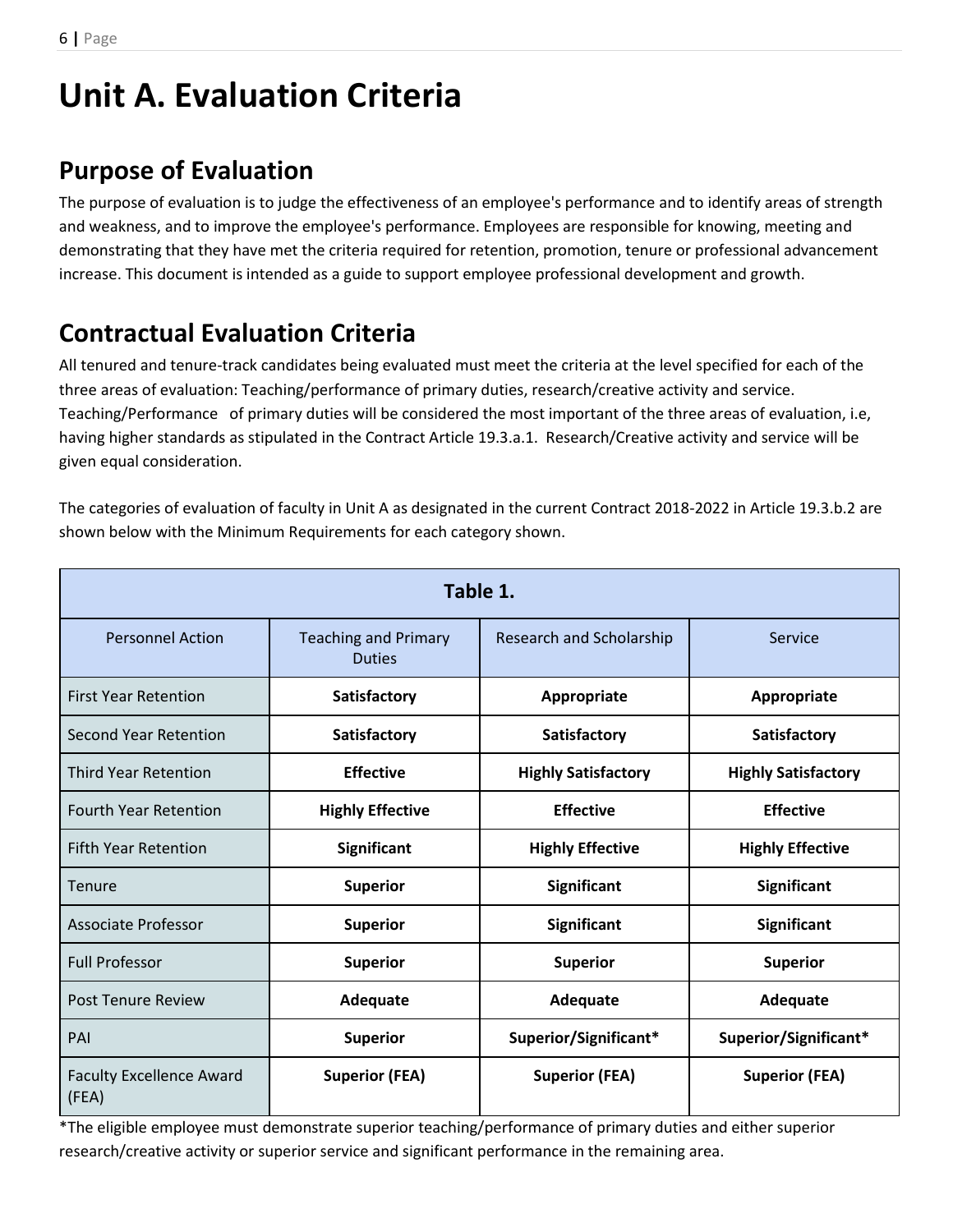# <span id="page-6-0"></span>**CPE Minimum Requirements for Retention and Promotion**

In order for a candidate to be successful in retention, tenure, promotion or professional advancement increase the candidate, using the materials and activities for these evaluations set forth in the following section, must meet the minimum requirements in the table below.

\*Activity is defined as a unique function occurring within the evaluation period. For instance, maintaining an instrument counts as one activity, even though there may be multiple instruments. However, in multi-year evaluations, instrument maintenance can be counted once for each year that it was performed. A competitive grant renewal would also count as a separate activity, whereas a non-competitive renewal would not.

| <b>Table 2: Teaching and Primary Duties Requirements</b> |                                                                                                                                                                                                                                                                                                                                                                                                 |  |  |
|----------------------------------------------------------|-------------------------------------------------------------------------------------------------------------------------------------------------------------------------------------------------------------------------------------------------------------------------------------------------------------------------------------------------------------------------------------------------|--|--|
| <b>Teaching</b>                                          | Meet all the standards set forth in the Performance of Teaching Criteria and                                                                                                                                                                                                                                                                                                                    |  |  |
| Satisfactory                                             | Receive a "Satisfactory" rating or better in peer evaluations<br>Satisfactory performance review, from supervisor, on Primary Duties<br>One activity from Teaching Category T4.                                                                                                                                                                                                                 |  |  |
| Effective                                                | Receive an "Effective" rating or better in peer evaluations;<br>Two activities from a single or multiple Teaching Categories T1-T4.<br>One activity must be from T4.<br>Satisfactory performance review, from supervisor, on Primary Duties                                                                                                                                                     |  |  |
| <b>Highly Effective</b>                                  | Receive a "Highly Effective" rating or better in peer evaluations<br>Three activities from a single or multiple Teaching Categories T1-T4.<br>One activity must be from T4.<br>Satisfactory performance review, from supervisor, on Primary Duties                                                                                                                                              |  |  |
| Significant                                              | Receive a "Significant" rating or better in peer evaluations<br>Four activities from a single or multiple Teaching Categories T1-T4.<br>One activity must be from T4.<br>Satisfactory performance review, from supervisor, on Primary Duties                                                                                                                                                    |  |  |
| Superior                                                 | Receive a "Superior" rating in peer evaluations<br>Six activities from a single or multiple Teaching Categories T1-T4.<br>One activity must be from T4.<br>Effective performance review, from supervisor, on Primary Duties                                                                                                                                                                     |  |  |
| Superior (FEA)                                           | Receive a "Superior" rating in the year that you are applying from a Chair observation<br>(arranged with candidate)<br>Two activities from a single or multiple Teaching Categories T1-T4.<br>One activity must be from T4.<br>Effective performance review, from supervisor, on Primary Duties                                                                                                 |  |  |
| Exceptional                                              | The term exceptional shall be defined as exceeding the minimum requirements, with two<br>additional items from T1-T4 for the personnel action under evaluation.<br>One activity must be from T4.                                                                                                                                                                                                |  |  |
| whereas a non-competitive renewal would not.             | *Activity is defined as a unique function occurring within the evaluation period. For instance, maintaining an instrument counts<br>as one activity, even though there may be multiple instruments. However, in multi-year evaluations, instrument maintenance<br>can be counted once for each year that it was performed. A competitive grant renewal would also count as a separate activity, |  |  |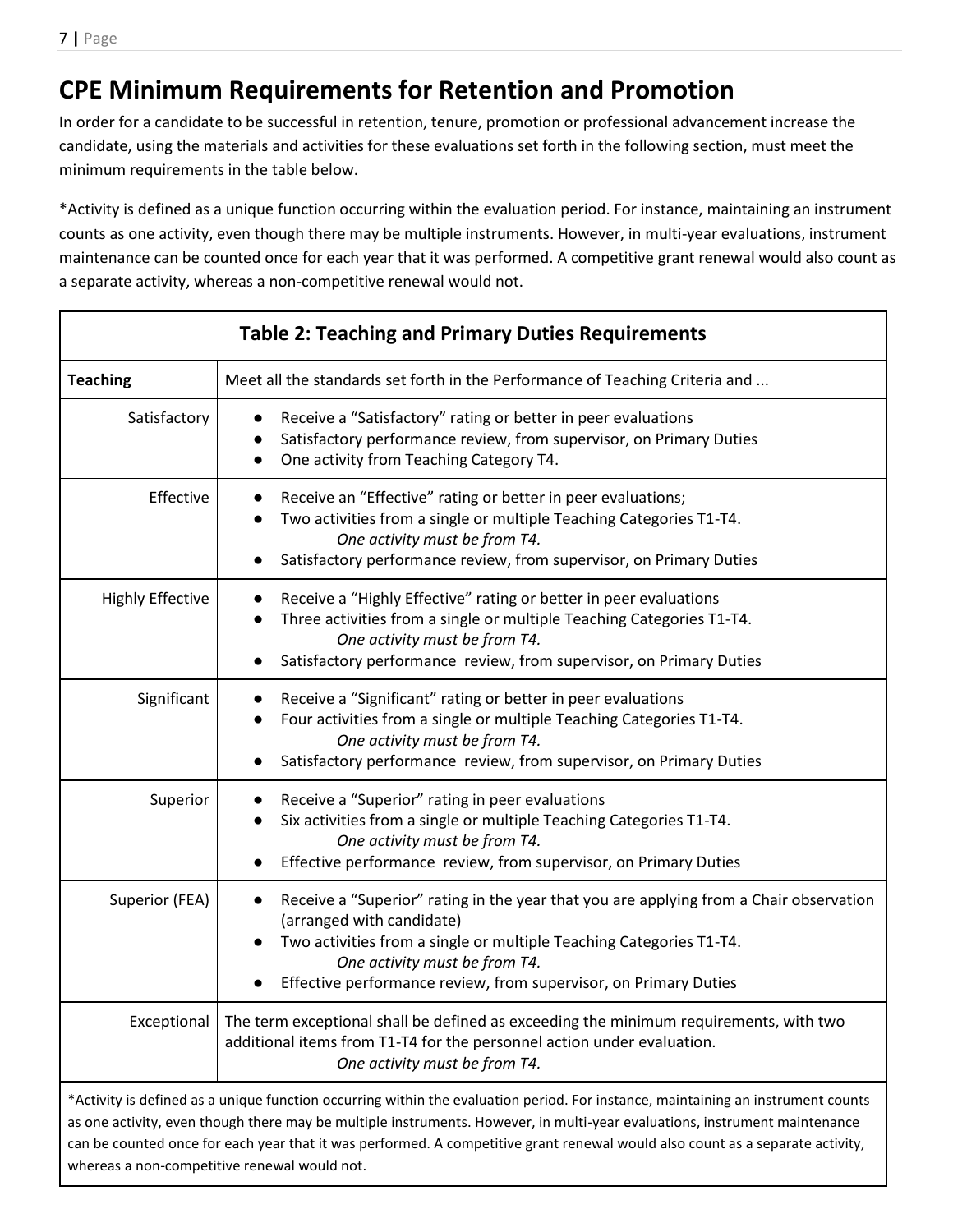|                            | <b>Table 3: Research Requirements</b>                                                                                                                                                                                                                                                                                                                                                                     |
|----------------------------|-----------------------------------------------------------------------------------------------------------------------------------------------------------------------------------------------------------------------------------------------------------------------------------------------------------------------------------------------------------------------------------------------------------|
| Research                   | Note: These are minimum requirements                                                                                                                                                                                                                                                                                                                                                                      |
| Appropriate                | One activity in R1-8<br>1 activity                                                                                                                                                                                                                                                                                                                                                                        |
| Satisfactory               | Three activities in R1-R8<br>3 activities                                                                                                                                                                                                                                                                                                                                                                 |
| <b>Highly Satisfactory</b> | Three activities in R1-R8<br>One activity must be from R4-5<br>3 activities                                                                                                                                                                                                                                                                                                                               |
| Effective                  | Three activities in R1-R8<br>One activity must be from R4-5<br>3 activities                                                                                                                                                                                                                                                                                                                               |
| <b>Highly Effective</b>    | Seven activities in R1-R8<br>Three activities must be from R4-5<br>7 activities                                                                                                                                                                                                                                                                                                                           |
| Significant                | Fifteen activities in R1-R8<br>Two activities must be from R1<br>One activity must be from R1.R<br>Three activities must be from R4-5<br>15 activities                                                                                                                                                                                                                                                    |
| Superior                   | Fifteen activities in R1-R8<br>Four activities must be from R1<br>Two activities must be from R1.R<br>Three activities must be from R4-5<br>15 activities                                                                                                                                                                                                                                                 |
| Superior (FEA)             | Five activities in R4, R5, R6<br>Five activities in R1, R2, R3, R7, R8<br>One activity in R1<br>10 activities                                                                                                                                                                                                                                                                                             |
| Exceptional                | The term exceptional shall be defined as exceeding the minimum requirements, with one<br>additional item from R1, for the personnel action under evaluation.                                                                                                                                                                                                                                              |
|                            | *Activity is defined as a unique function occurring within the evaluation period. For instance, maintaining an instrument counts as<br>one activity, even though there may be multiple instruments. However, in multi-year evaluations, instrument maintenance can be<br>counted once for each year that it was performed. A competitive grant renewal would also count as a separate activity, whereas a |

non-competitive renewal would not.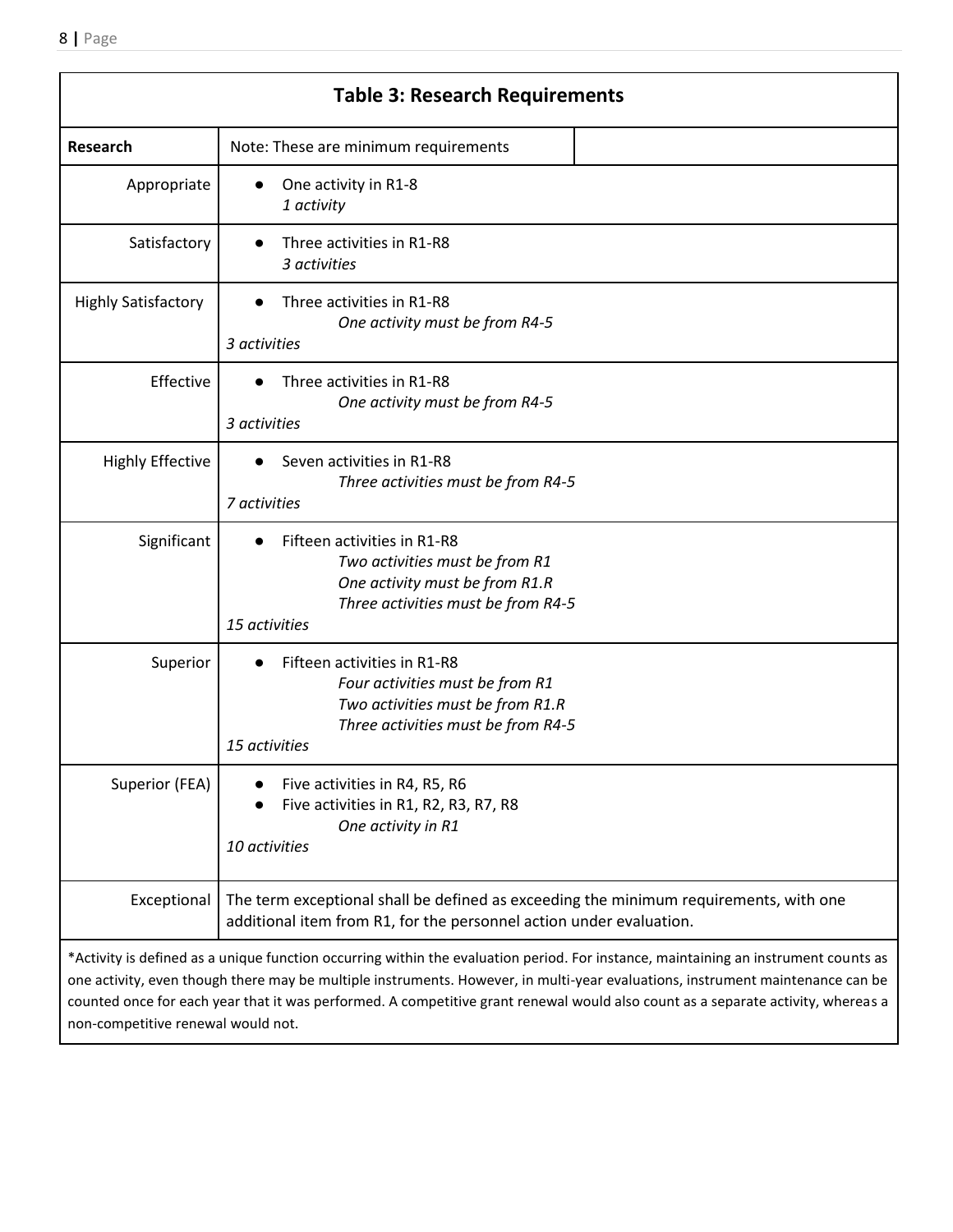| <b>Table 4: Service Requirements</b>                                                                                                                                                                                                                                                                                                                                                                                                            |                                                                                                                                                                   |  |
|-------------------------------------------------------------------------------------------------------------------------------------------------------------------------------------------------------------------------------------------------------------------------------------------------------------------------------------------------------------------------------------------------------------------------------------------------|-------------------------------------------------------------------------------------------------------------------------------------------------------------------|--|
| <b>Service</b>                                                                                                                                                                                                                                                                                                                                                                                                                                  | Note: These are minimum requirements.                                                                                                                             |  |
| Appropriate                                                                                                                                                                                                                                                                                                                                                                                                                                     | One activity in S1-S2<br>$\bullet$<br>1 activity                                                                                                                  |  |
| Satisfactory                                                                                                                                                                                                                                                                                                                                                                                                                                    | One activity in S1<br>Two activities in S1-S3<br>3 activities                                                                                                     |  |
| <b>Highly Satisfactory</b>                                                                                                                                                                                                                                                                                                                                                                                                                      | One activity in S1<br>Two activities in S1-S2<br>One activity in S3-S5<br>4 activities                                                                            |  |
| Effective                                                                                                                                                                                                                                                                                                                                                                                                                                       | One activity in S1<br>Two activities in S1-S2<br>Two activities in S3-S5<br>5 activities                                                                          |  |
| <b>Highly Effective</b>                                                                                                                                                                                                                                                                                                                                                                                                                         | One activity in S1<br>Two activities in S1-S2<br>Three activities in S3-S5<br>6 activities                                                                        |  |
| Significant                                                                                                                                                                                                                                                                                                                                                                                                                                     | One activity in S1<br>Six activities in S1-S2<br>Eight activities in S3-S5<br>One activity must be from S3<br>15 activities                                       |  |
| Superior                                                                                                                                                                                                                                                                                                                                                                                                                                        | One activity in S1<br>Twelve activities in S1-S2<br>Ten activities in S3-S5<br>Two activities must be from S3<br>23 activities                                    |  |
| Superior (FEA)                                                                                                                                                                                                                                                                                                                                                                                                                                  | Two activity in S1<br>Four activities in S1-S2<br>Four activities in S3-S5<br>Three activities must be from S5<br>10 activities                                   |  |
| Exceptional                                                                                                                                                                                                                                                                                                                                                                                                                                     | The term exceptional shall be defined as exceeding the minimum requirements, with four<br>additional items from S1-S5, for the personnel action under evaluation. |  |
| *Activity is defined as a unique function occurring within the evaluation period. For instance, maintaining an<br>instrument counts as one activity, even though there may be multiple instruments. However, in multi-year<br>evaluations, instrument maintenance can be counted once for each year that it was performed. A competitive grant<br>renewal would also count as a separate activity, whereas a non-competitive renewal would not. |                                                                                                                                                                   |  |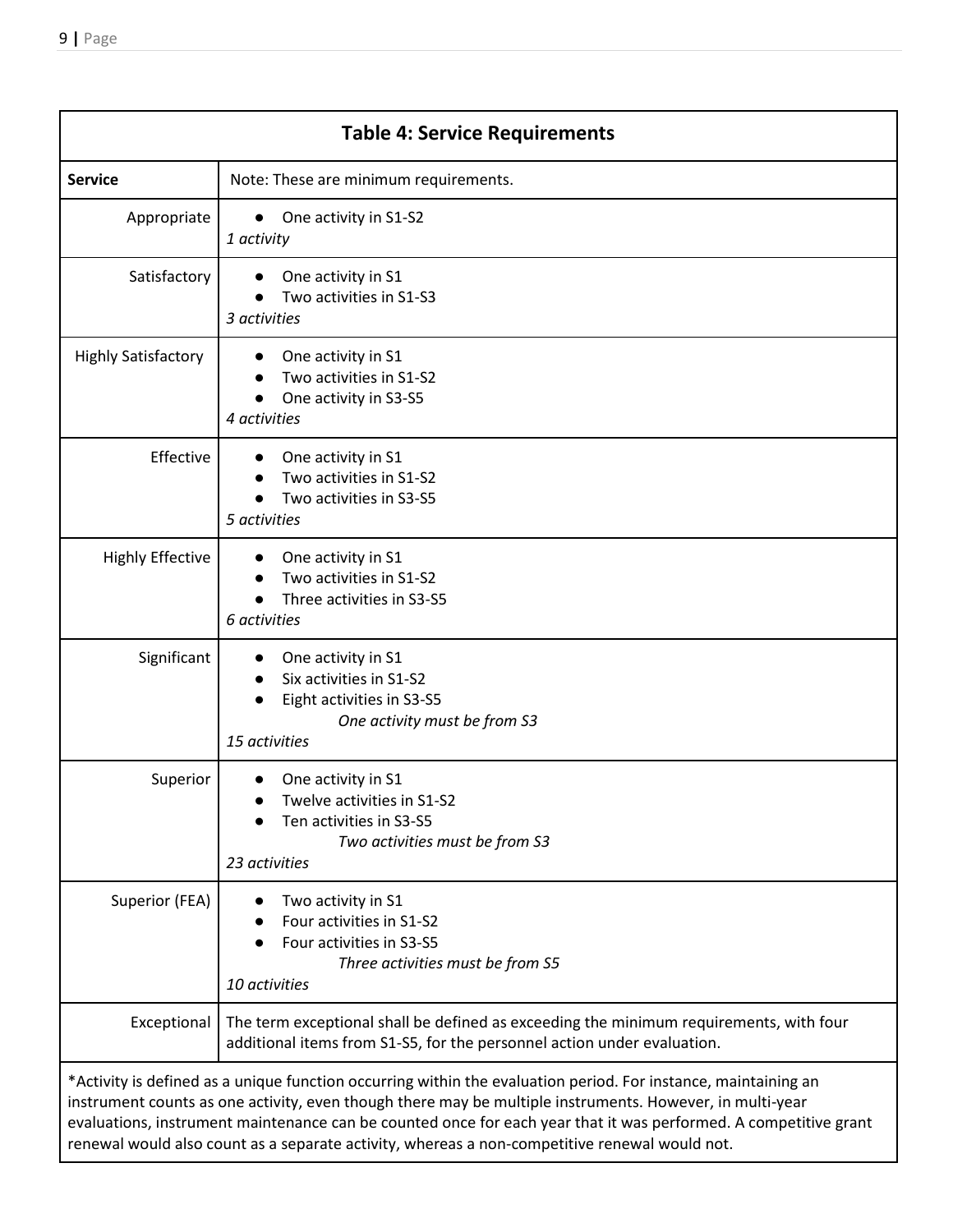# <span id="page-9-1"></span><span id="page-9-0"></span>**Teaching and Performance of Primary Duties**

# **Teaching**

|                | <b>DAC Categories</b>                                                                                  | <b>Digital Measure Category</b>                                                                                |
|----------------|--------------------------------------------------------------------------------------------------------|----------------------------------------------------------------------------------------------------------------|
| Τ1             | <b>Classroom performance</b>                                                                           | Directed Student Learning                                                                                      |
| T <sub>2</sub> | Peer and Student Observations and Evaluations, Awards<br>for Teaching/Learning                         | Course Observations   Evaluation Reports  <br>Self-Assessment of Teaching<br>Awards, Honors, and Commendations |
| T <sub>3</sub> | <b>Curriculum, Program, Instruction and Assessment</b><br><b>Activities and Design</b>                 | Curriculum, Instruction and Assessment<br>Desian                                                               |
| Τ4             | <b>Professional Development for Instructional Development</b><br>(teaching, assessment, program, etc.) | <b>Faculty Development Activities Attended</b>                                                                 |

# <span id="page-9-2"></span>**Teaching: Mandatory Documentation**

- 1. Narrative that highlights teaching accomplishments during review.
- 2. Yearlong workload form and any revised faculty workloads completed by the evaluation
- 3. The course syllabus, one representative evaluation instrument, for each different course taught during the evaluation period.
- 4. All class visitation report(s) during the evaluation period. See the CPE DPC Bylaws for visitation requirements. Student course evaluation(s). Tenured faculty must submit a peer or Chair evaluation at least once every two years.
- 5. Faculty are required to describe, in a paragraph, changes and innovations to their classes and how these changes are based on the individual course assessment results and in line with the annual departmental assessment outcomes described in the annual assessment report.

# <span id="page-9-3"></span>**Teaching: Examples of Evidence**

(Supporting evidence must be presented for each activity to be evaluated. Examples of acceptable evidence include but are not limited to the following.)

# 1. **Classroom performance**

Graded or ungraded student assignments; independent study projects; Evidence of training/mentoring students/assistants

2. **Peer and Student Observations and Evaluations**

# 3. **Curriculum, Program, Instruction and Assessment Design**

Original or revised instructional materials (new lectures, labs, discussion questions, etc.; materials from help sessions. Evidence of implementation of assessment instruments and tools, reflection on data, and communicating data to assessment coordinators.

4. **Professional Development for Instructional Development** (teaching, assessment, program, etc.) Attendance evidence from professional conferences; evidence showing participation in an online webinar, reviewing a paper that supports curriculum or laboratory development, attendance at CSU organized workshops and events; etc.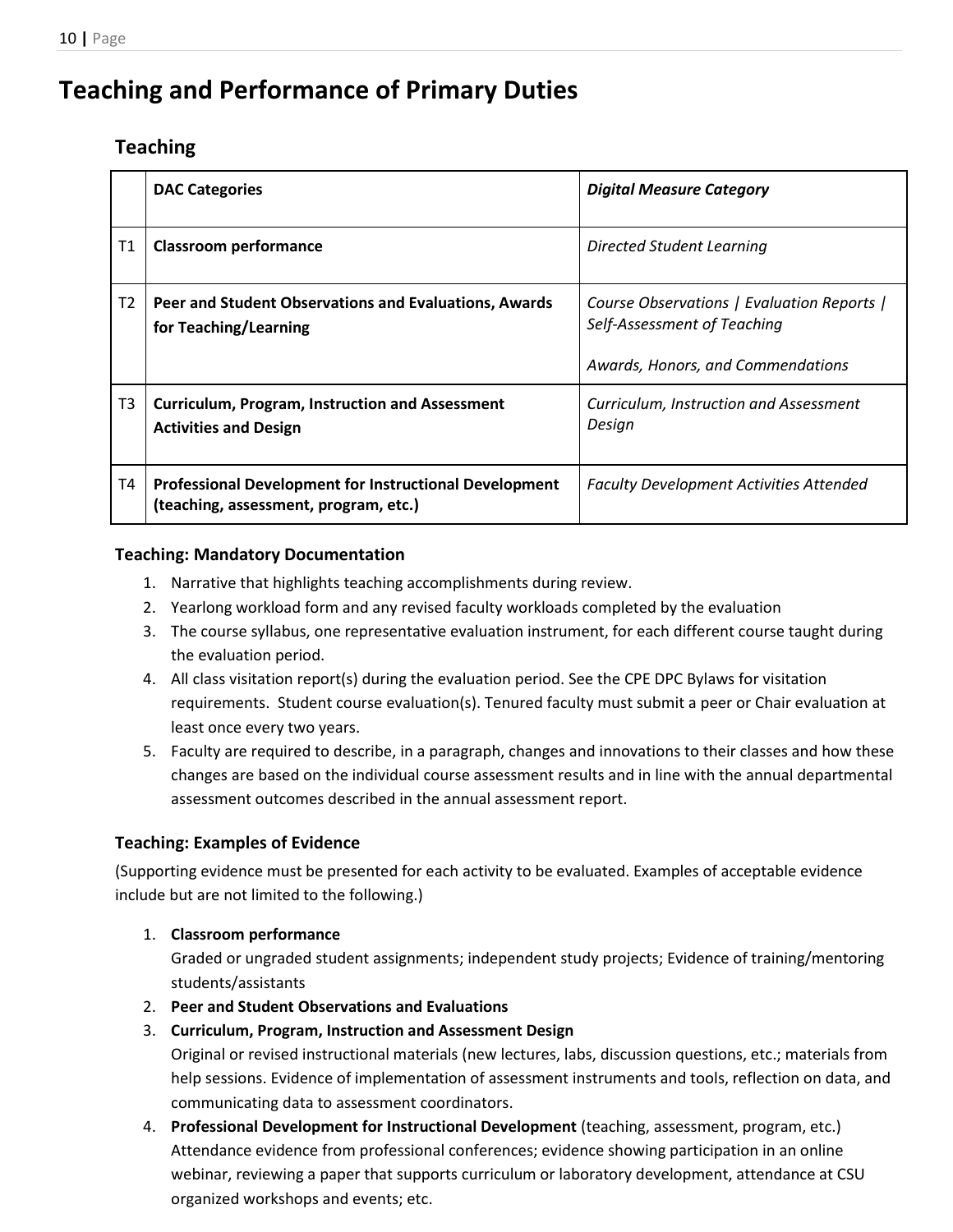# <span id="page-10-0"></span>**Performance of Primary Duties**

|                | <b>DAC Categories</b>                                 | <b>Digital Measure Category</b>                |
|----------------|-------------------------------------------------------|------------------------------------------------|
| P1             | <b>Primary Duty Participation and Performance</b>     | Reassigned Time and CUE Bearing Activities     |
| P <sub>2</sub> | Primary Duty professional development (if applicable) | <b>Faculty Development Activities Attended</b> |
| P <sub>3</sub> | Duties associated with grant work (if applicable)     | <b>Research Currently in Progress</b>          |

### <span id="page-10-1"></span>**Primary Duties: Mandatory Documentation**

- 1. Statement of assigned primary duties by supervisor;
- 2. Documentation assessing the faculty member's performance of each duties by their direct supervisor;
- 3. Documentation of attendance at meetings, as appropriate;
- 4. Submitted reports, as appropriate (i.e. assessment reports, annual grant reports, PME reports, etc.);
- 5. Documentation of participation at workshops, training courses or other development programs related to the duty.

### <span id="page-10-2"></span>**Primary Duties: Examples of Evidence**

(Supporting evidence must be presented for each activity to be evaluated. Examples of acceptable evidence include but are not limited to the following.)

- 1. **Primary Duty Participation and Performance** *Statement from supervisory; Documentation assessing the faculty member's performance; emails from advisees; assessment reports; Funds to improve advising activities;*
- 2. **Primary Duty professional development** *Attendance at conference on assessment; Attendance at PME conference;*
- 3. **Duties associated with grant work**  *Portion of annual grant reports; Grant summary document;*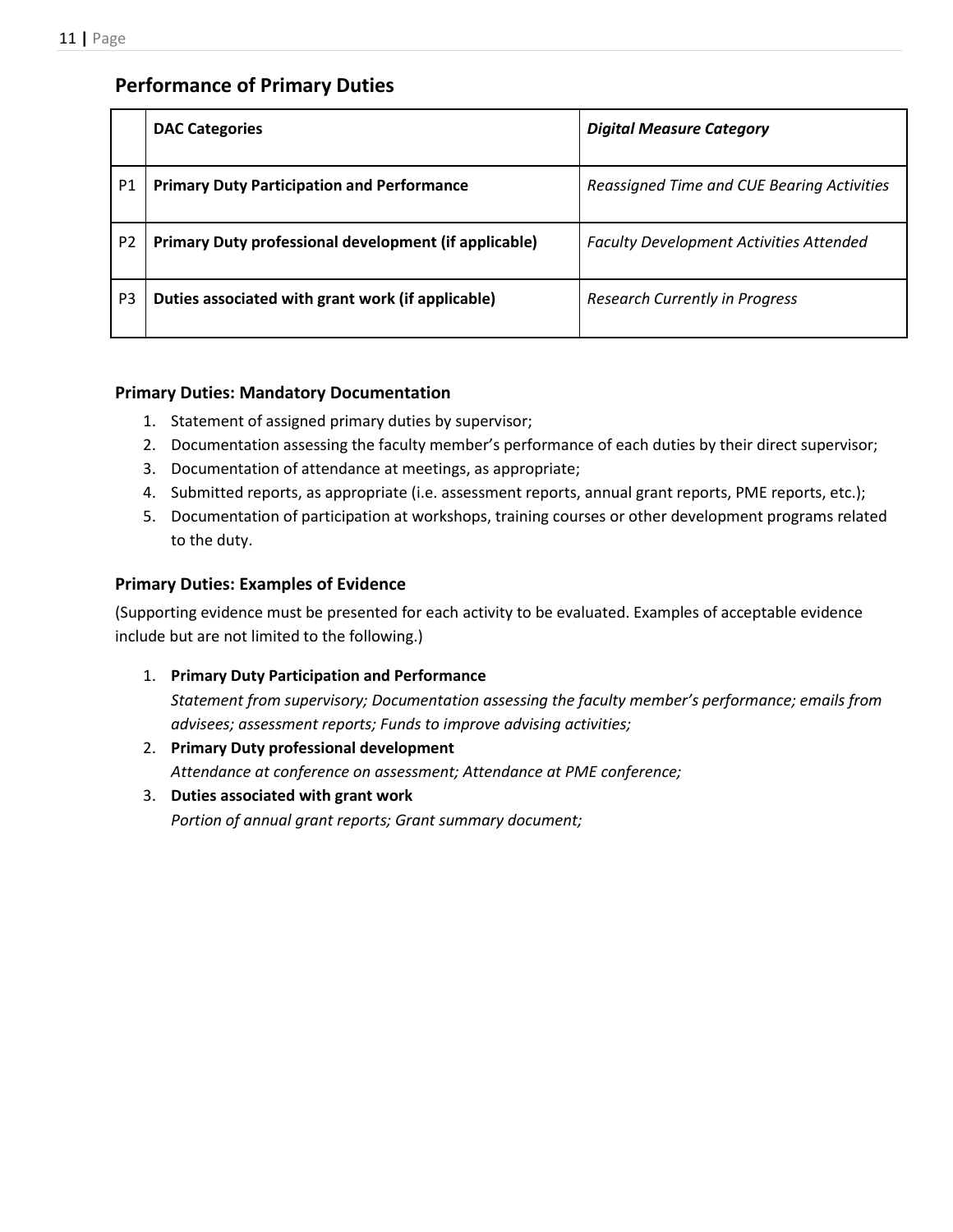# <span id="page-11-0"></span>**Research and Scholarly Activities**

|                | <b>DAC Categories</b>                                                                                                                                     | <b>Digital Measure Category</b>                                                                 |
|----------------|-----------------------------------------------------------------------------------------------------------------------------------------------------------|-------------------------------------------------------------------------------------------------|
| R1             | Significant impact/recognition in research and creative activity<br>(R1.R and R1.C)                                                                       | Contracts, Fellowships, Grants and<br><b>Sponsored Research</b>                                 |
| R1.R           | Peer reviewed publication or PI/Co-PI/Contributor on a<br>successful competitive external grant                                                           | <b>Publications and Intellectual</b><br>Contributions                                           |
| R1.C           | Significant impact creative activity involving peer<br>recognition                                                                                        | <b>Research group 1</b>                                                                         |
|                | *note R1.R and R1.C are both classified under R1. When<br>candidates list R1 activities, they should be explicitly<br>labeled as R1.R or R1.C activities. |                                                                                                 |
| R <sub>2</sub> | Non-peer reviewed publication or internal grant, Awards for<br><b>Research and/or Creative Activity</b>                                                   | Contracts, Fellowships, Grants and<br>Sponsored Research                                        |
|                |                                                                                                                                                           | <b>Publications and Intellectual</b><br>Contributions                                           |
|                |                                                                                                                                                           | Awards, Honors, and<br>Commendations                                                            |
|                |                                                                                                                                                           | <b>Research group 2</b>                                                                         |
| R <sub>3</sub> | <b>External faculty or student presentations</b>                                                                                                          | Presentations                                                                                   |
|                |                                                                                                                                                           | <b>Research group 2</b>                                                                         |
| R4             | Research Performance [Professional development for research<br>improvement, Setup and maintenance/upgrade of research lab,                                | <b>Faculty Development Activities</b><br>Attended                                               |
|                | tools and equipment]                                                                                                                                      | <b>Research group 3</b>                                                                         |
| R <sub>5</sub> | Student research training and mentorship                                                                                                                  | Directed Student Learning (e.g.,<br>independent study, thesis, capstone,<br>dissertation, etc.) |
|                |                                                                                                                                                           | <b>Research group 3</b>                                                                         |
| R <sub>6</sub> | Service as grant reviewer, book reviewer, manuscript reviewer,<br>professional conference organizer, external personnel reviewer,                         | Service Professional                                                                            |
|                | textbook evaluation, etc.                                                                                                                                 | <b>Research group 3</b>                                                                         |
| R7             | Co-PI/Contributor on collaborative grant activities at CSU<br>and/or with other institutions (that don't otherwise qualify as a<br>R1 activity)           | Contracts, Fellowships, Grants and<br><b>Sponsored Research</b>                                 |
|                |                                                                                                                                                           | <b>Research group 3</b>                                                                         |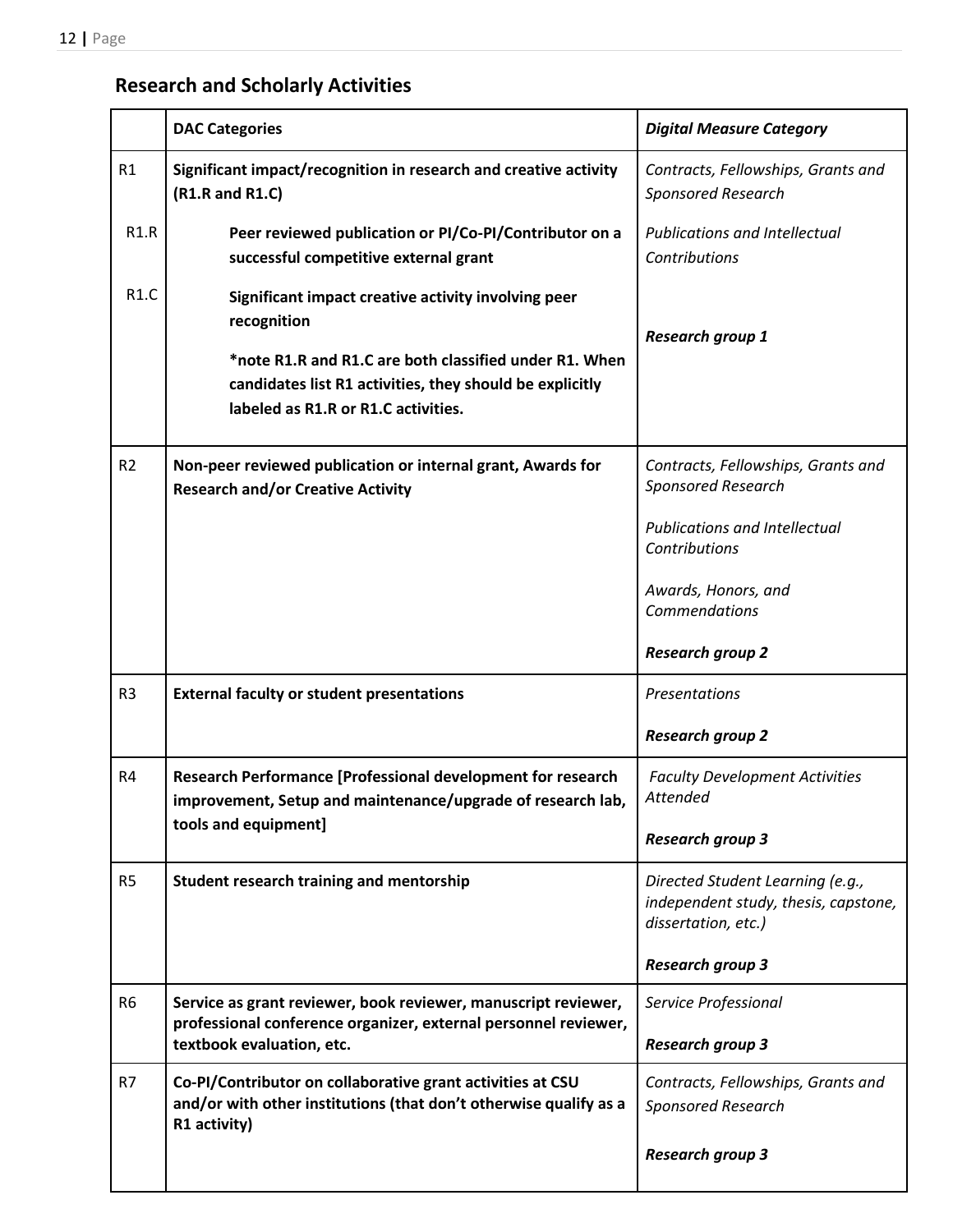| R <sub>8</sub> | Pending or unsuccessful grants, publications or presentations | Contracts, Fellowships, Grants and<br><b>Sponsored Research</b> |
|----------------|---------------------------------------------------------------|-----------------------------------------------------------------|
|                |                                                               | <b>Publications and Intellectual</b><br>Contributions           |
|                |                                                               | <b>Research group 4</b>                                         |

### <span id="page-12-0"></span>**Research: Mandatory Documentation**

- 1. Narrative that highlights research accomplishments during review.
- 2. Yearlong workload form and any revised faculty workloads completed by the evaluation.

# <span id="page-12-1"></span>**Research: Examples of Evidence**

(Supporting evidence must be presented for each activity to be evaluated. Examples of acceptable evidence include but are not limited to the following.)

- 1. **Significant impact/recognition in research and creative activity** can be in either of two categories (R1.R or R1.C). Both R1.R and R1.C are classified as R1 activities.
	- a. R1.R: Peer reviewed publication or PI/Co-PI/Contributor on a successful competitive external grant *Manuscript; Letter of acceptance; The cover page, abstract, and grant award letters of successful grants;*

*R1.C.: Creative Activity that demands significant time, has broad impact and benefit for the STEM community or University.*

- 2. **Non-peer reviewed publication or internal grant, Awards for Research and/or Creative Activity** *Articles written for Professional Society newsletters, CUES Award; CSER Pilot grant;*
- 3. **External faculty or student presentations** *Conference proceedings which list the candidate's presentations and /or contributions; Sample of program or conference agenda;*
- 4. **Research Performance** [Professional development for research improvement, Setup and maintenance/upgrade of research lab, tools and equipment] *Evidence of improvements made to research infra-structure; Documentation of attendance at research conferences, workshops, or other development activity.*
- 5. **Student research training and mentorship** *A statement of how students are involved in research, the student's names and their specific contribution to the research effort; Student research thesis;*
- 6. **Service as grant reviewer, book reviewer, manuscript reviewer, professional conference organizer, external personnel reviewer, textbook evaluation, etc.**  *Letters of invitation to serve on grant reviews or to review manuscripts; Evidence documenting organizing a conference;*
- 7. **Co-PI/Contributor on collaborative grant activities at CSU and/or with other institutions** (that do not otherwise qualify as a R1 activity);
- **8. Pending or unsuccessful grants, publications, or presentations;**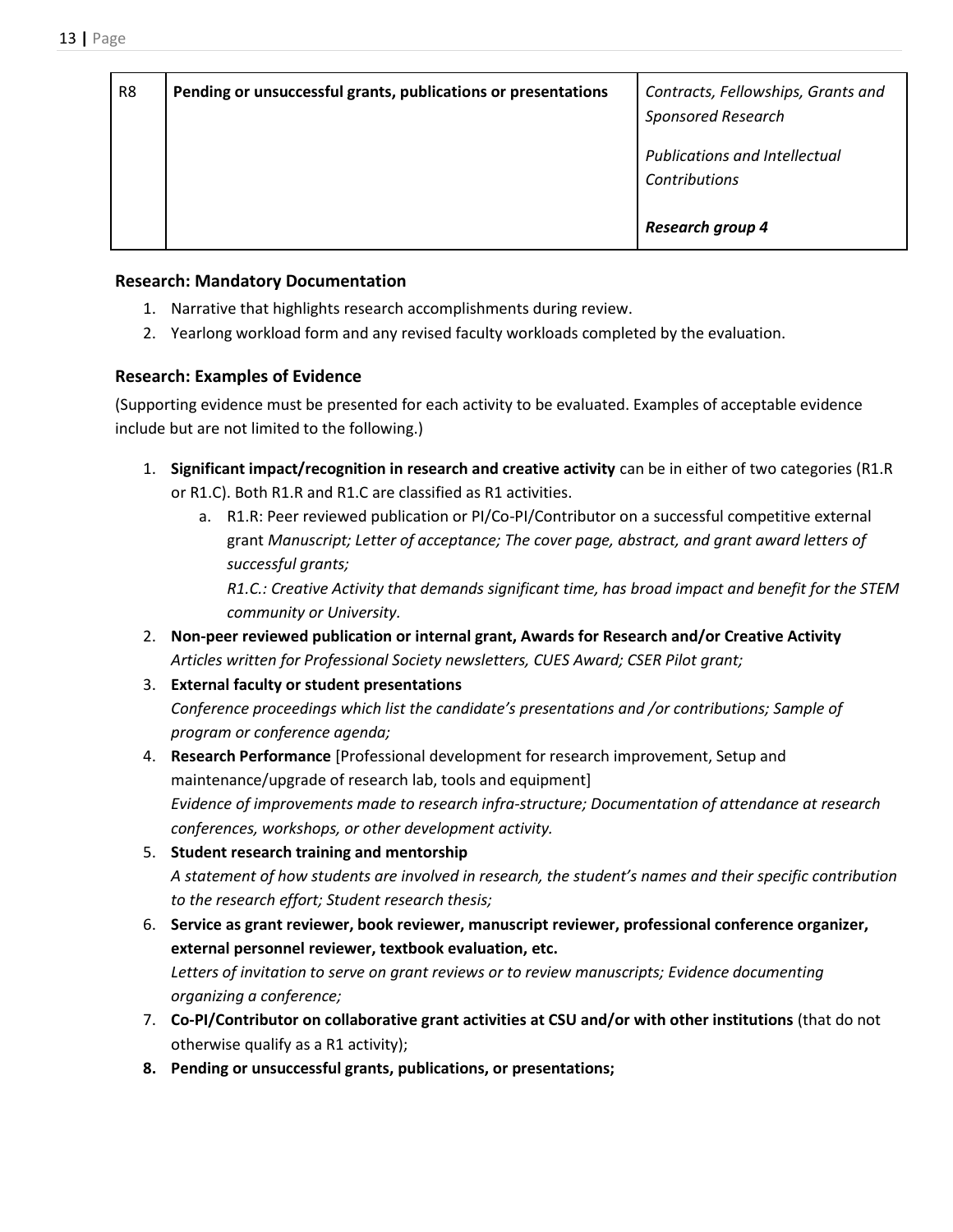# <span id="page-13-0"></span>**Service**

|                | <b>DAC Categories</b>                                                                                 | <b>Digital Measure Category</b>                                                                    |
|----------------|-------------------------------------------------------------------------------------------------------|----------------------------------------------------------------------------------------------------|
| S <sub>1</sub> | <b>Service on required Department Committees</b>                                                      | <b>University</b><br>Service 1                                                                     |
| S <sub>2</sub> | <b>Optional service to the department (Additional</b><br>committees, outreach and recruitment, )      | <b>University</b><br>Service 2                                                                     |
| S <sub>3</sub> | <b>College and University Service (standing or ad-hoc</b><br>committee work, special functions, etc.) | <b>University</b><br>Service 3                                                                     |
| S4             | <b>External service (Professional organization service, service</b><br>as paper reviewer, )           | <b>Professional or Public</b><br>Service 4                                                         |
| S <sub>5</sub> | Service Leadership (Chair of Committee, Serving on Board<br>of Directors, etc.), Awards for Service   | <b>University, Professional or Public</b><br><b>Awards, Honors, and Commendations</b><br>Service 5 |

### <span id="page-13-1"></span>**Service: Mandatory Documentation**

- 1. Narrative that highlights research accomplishments during review.
- 2. Yearlong workload form and any revised faculty workloads completed by the evaluation.

# <span id="page-13-2"></span>**Service: Examples of Evidence**

- 1. **Service on required Department Committees** *Participation at Department Meetings, DPCs, etc;*
- 2. **Optional service to the department** (Additional committees, outreach and recruitment, …) *Participation in Departmental Safety Committee, Instrument Committee, Website Construction Committee*
- 3. **College and University Service** (standing or ad-hoc committee work, special functions, etc.)
- 4. **External service** (Professional organization service, service as paper reviewer, …)
- 5. **Service Leadership** (Chair of Committee, Serving on Board of Directors, etc.)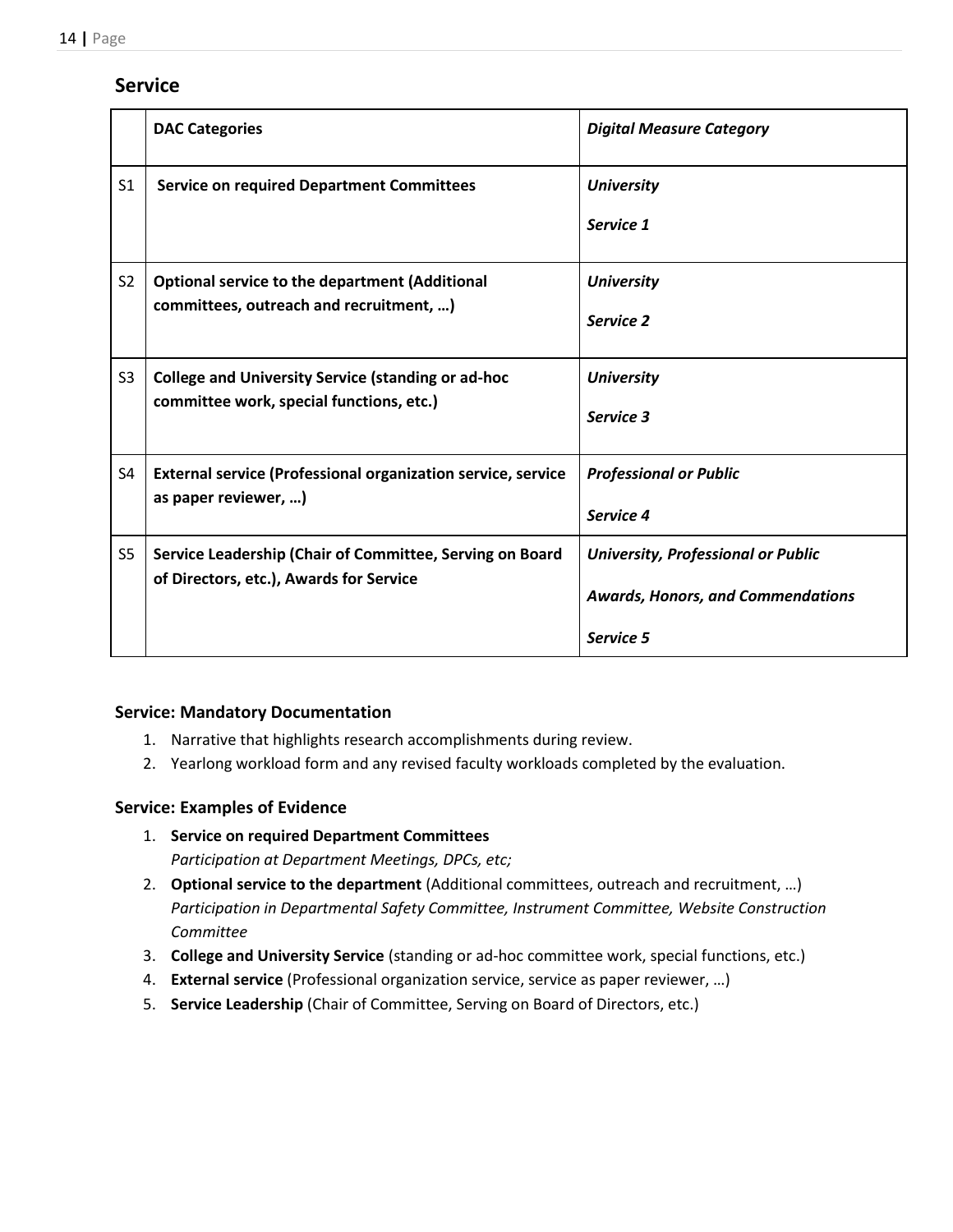# <span id="page-14-0"></span>**Additional Information and Details for retention, promotion, tenure**

# <span id="page-14-1"></span>**Teaching**

### <span id="page-14-2"></span>**Relative Importance of Teaching Activities**

Classroom and laboratory performance and peer evaluation are the most important activities. Other activities are equally important.

# <span id="page-14-3"></span>**Performance of Teaching Criteria**

Evaluation of a candidate's teaching will include consideration of the candidate's effectiveness in her/his: execution of assigned responsibilities; command of the subject matter or discipline; oral English proficiency as mandated by Illinois statute; ability to organize, analyze and present knowledge or material; ability to encourage and interest students in the learning process; and in student advisement, counseling and direction of individual activities. Teaching effectiveness wi1l be evaluated with respect to the following criteria.

### <span id="page-14-4"></span>**Classroom and Laboratory Performance**

# <span id="page-14-6"></span><span id="page-14-5"></span>**Required Course Materials**

### **Syllabi**

Syllabi are expected to clearly define the following: course description; course objectives and student outcomes; assessment methods, the name of the text and other required materials; instructor's name, phone number, e-mail address, office location, and office hours; class meeting time and location; ADA statement, material to be covered in lecture and lab; policies concerning attendance, tardiness, and makeup exams; grading standards (including 'I' grades); frequency and relative weights of exams, quizzes, homework, papers, and lab work; laboratory safety rule[s; i](http://www.csu.edu/course-eval%3B)nformation about field trips if required; and policy concerning cheating. In addition, it is expected that syllabi will be professionally produced with a minimum of spelling/typographical errors, grammatical errors, that all instructions and conditions are internally consistent, and that the course content and prerequisites reflect the catalog description. When appropriate, such as for certain accreditation visits, syllabi will be reformatted to fit those accreditation requirements.

### <span id="page-14-7"></span>**Representative Evaluation Instruments**

Evaluation Instruments can include, but are not limited to, sample exams or quizzes, diagnostics tests used as pre and posttests, assigned papers. These instruments should provide a measure of either formative or summative evaluation, align with the course content, be clearly written, and be appropriate for the level of the course.

### <span id="page-14-8"></span>**Student Evaluations**

Each academic term, all of an instructor's students, except those enrolled in practica, tutorials, independent study courses, and other such courses, as described in Article 19.4b, shall have the opportunity to evaluate their instructor's teaching effectiveness in accordance with methods and procedures specified in the approved statement of Departmental Application of Criteria. All official student evaluations remain the property of the University.

Consistent reviews with an average under 2.5 in a specific course over 3 consecutive semesters that the candidate has taught the course, necessitates a plan, developed by the candidate to be reviewed by the Chair, to engage in professional development and revise aspects of the course. Candidates should have averages on student evaluations at the following levels: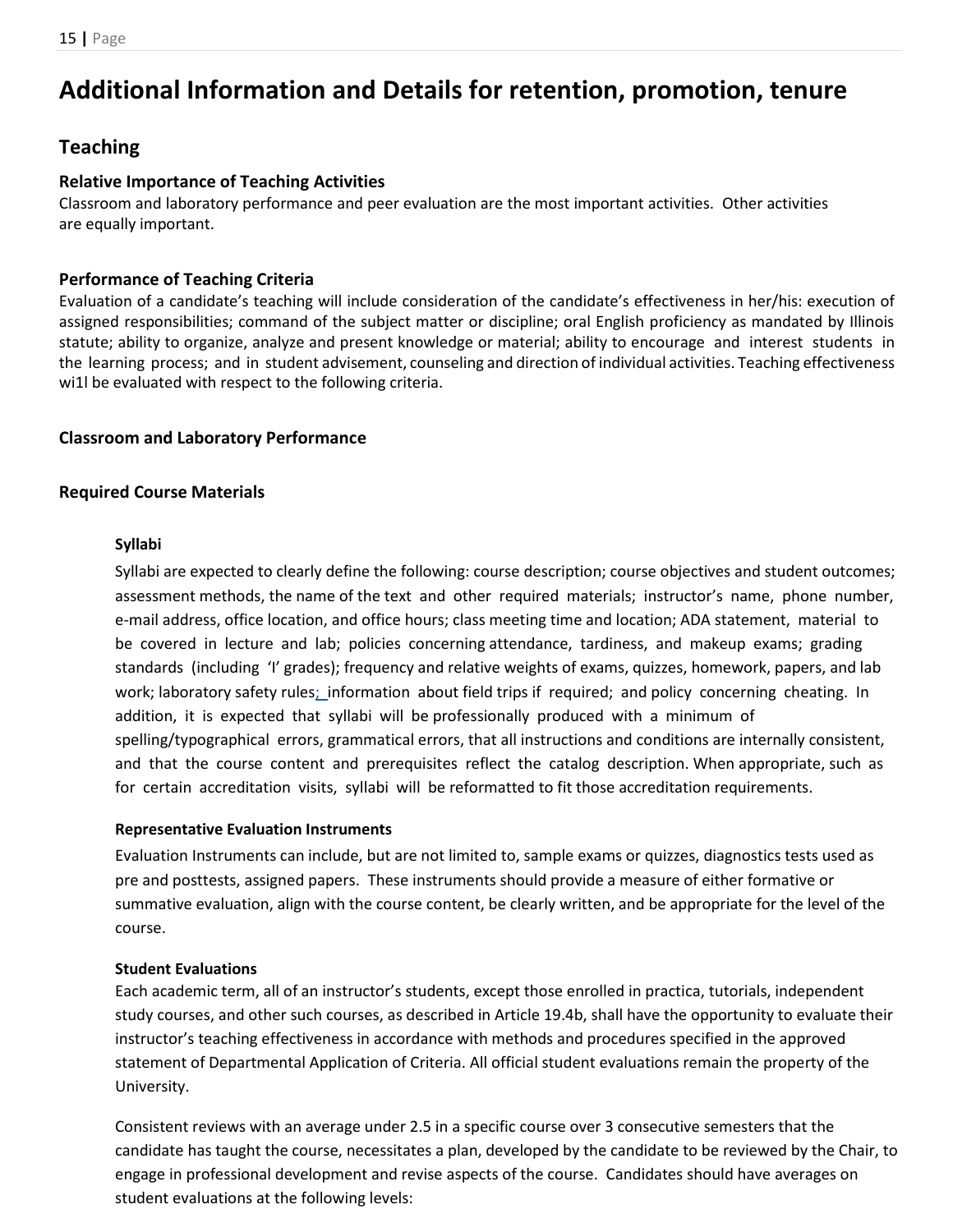- Above 2.5 for Satisfactory
- Above 3 for Effective/Highly Effective
- Above 3.5 for Significant/Superior

If the averages are below the target criteria, the candidate will write a narrative explaining possible reasons for not meeting the target criteria.

Averages are calculated by an unweighted average of all classes taught during the evaluation period. (Applicants may choose to exclude any class outlined in Article 19.4.b)

A low student evaluation score cannot be the sole reason for denial and should be evaluated in conjunction with peer and chair evaluations and narrative.

### <span id="page-15-0"></span>**Other materials**

Other materials submitted will be evaluated regarding their value in assisting student learning, originality, and appropriateness for the course.

#### <span id="page-15-1"></span>**Relative Importance of Criteria for Classroom and Lab Performance**

Course materials are considered most important, followed by the class visitations and then student evaluations.

#### <span id="page-15-2"></span>**Teaching Assessment Activities and Design**

All classes must have some form of assessment as stated in the syllabus. For those classes that the department designates, additional assessment instruments must be administered. These instruments may include but not be limited to: ACS national exams, Force Concept Inventory, pre and posttests and general education assessment instruments. Faculty administering such instruments must compile the results and return them to the Assessment Coordinator on a timely basis. Effectiveness will be measured by the quality of reports submitted for evaluation. Faculty are required to describe, in a paragraph, changes and innovations to their classes and how these changes are based on assessments.

#### <span id="page-15-3"></span>**Peer Evaluations**

Each evaluation shall include the results of at least two recent classroom visitations. Any member of the DPC may request to visit a faculty member's class before his/her evaluation. Two visitors shall be designated by the DPC. Each visit shall be at a mutually agreed upon time, with at least one week's notice unless the candidate agrees to a shorter time frame. Each visitor shall complete the "Classroom Visitation/Evaluation Form". Additional details are available in the Department of Chemistry, Physics and Engineering Studies ByLaws.

#### <span id="page-15-4"></span>**Curriculum Revision and Development**

These activities include but are not limited to: new course development, new instructional material development and new option development.

### <span id="page-15-5"></span>**Professional Development for Teaching Improvement/ Performance of Other Teaching Related Duties**

Professional Development for Teaching Improvement activities include but are not limited to: participation in short courses, conferences and workshops, attainment of additional degrees, sabbaticals, fellowships, evidence showing participation in an online webinar, reviewing a paper that supports curriculum or laboratory development, attendance at CSU organized workshops and events, and other teaching related, educational experiences. Documentation of participation must be provided for consideration.

Performance of Other Teaching Related Duties activities include but are not limited to: training students in research or teaching skills (when done as part of a course), tutoring, study groups and student mentoring.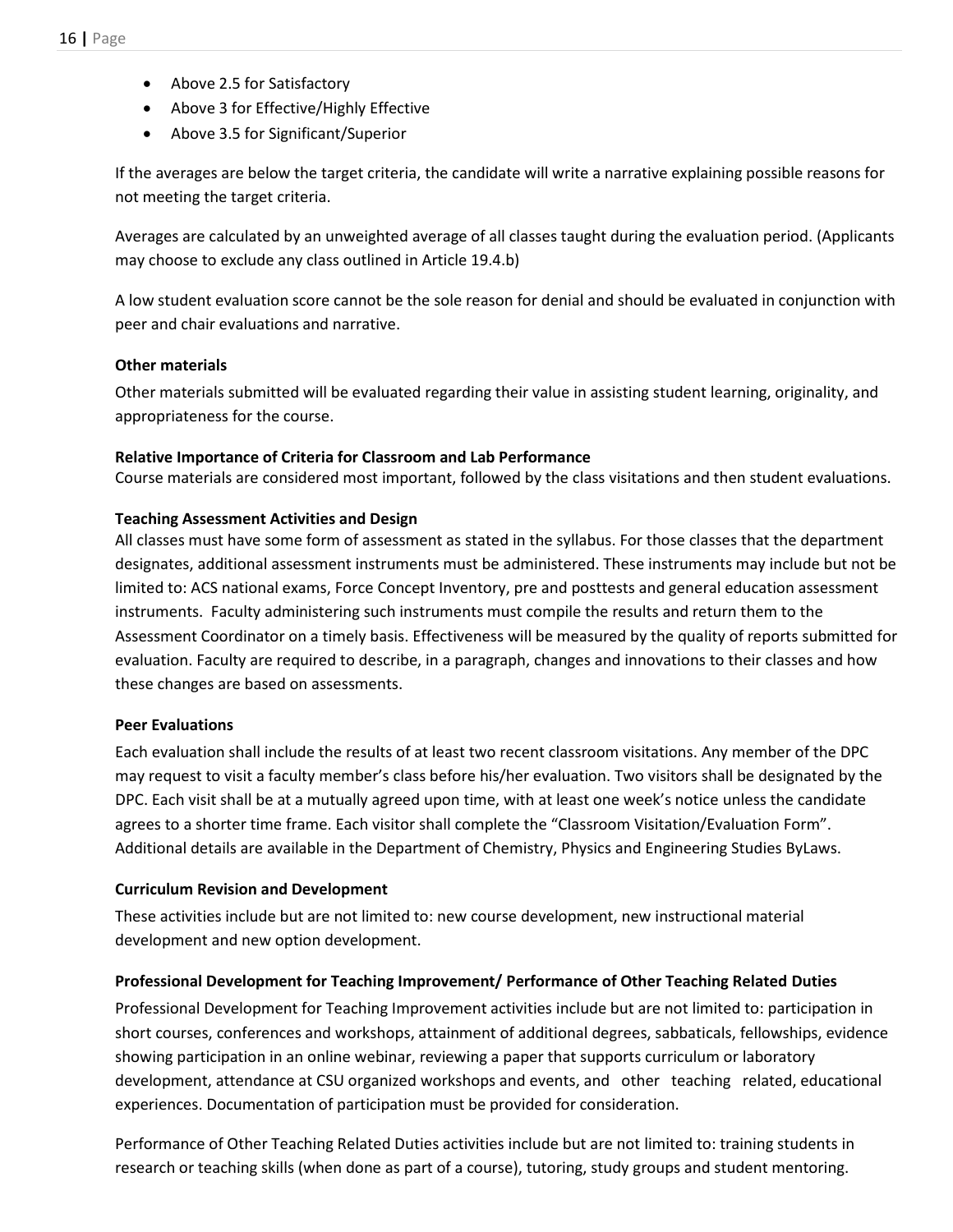# <span id="page-16-1"></span><span id="page-16-0"></span>**Primary Duties**

### **Relative Importance of Performance of Primary Duties**

The division of CUEs between teaching and primary duties will dictate the relative importance of these two categories. The statement of assigned duties and/or listing of goals and objectives for grant funded activities will be the guiding document for evaluation of activities related to the primary duties.

### <span id="page-16-2"></span>**Program performance plus required meetings and reports.**

Evaluation of a candidate's performance of primary duties will be based on the candidate's demonstration of the effectiveness of her/his execution of assigned responsibilities; as documented by the materials submitted for evaluation, documentation of attendance at required meetings, and copies of required reports.

### <span id="page-16-3"></span>**Training of Personnel**

Where appropriate, evidence of personnel training (i.e. tutors, chemical disposal training, master teachers etc.) should be documented.

### <span id="page-16-4"></span>**Program Improvement/Acquisition of Resources**

Significant improvements to a program and/or acquisition of resources to improve a primary duty activity should be documented and explained. For example: an advisor develops a method for improving the quality and efficiency of advising.

### <span id="page-16-5"></span>**Professional Development for Program Improvement**

These activities include but are not limited to: participation in short courses, conferences and workshops, and other program related, educational experiences. Documentation of participation must be provided for consideration.

# <span id="page-16-6"></span>**Guidelines for Evaluation of Teaching/Performance of Primary Duties**

It is the responsibility of the DPC to arrive at a judgment of the degree of effectiveness of performance in teaching/performance of primary duties based on the evidence presented in the portfolio. For the purpose of assigning a performance standard to the degree of effectiveness of teaching and primary duties, the guidelines in the Contractual Evaluation Criteria (Table 1) and the Department of Chemistry Physics, and Engineering Studies Minimum Requirements for Retention and Promotion - Teaching and Primary Duties (Table 2).

Guidelines for the evaluation of performance of teaching and primary duties shall be assigned an overall evaluation level, which reflects the division of duties as determined by the division of assigned cues. In the case of discrepancy between the two aspects of teaching and performance of primary duties, the DPC must decide on the overall rating.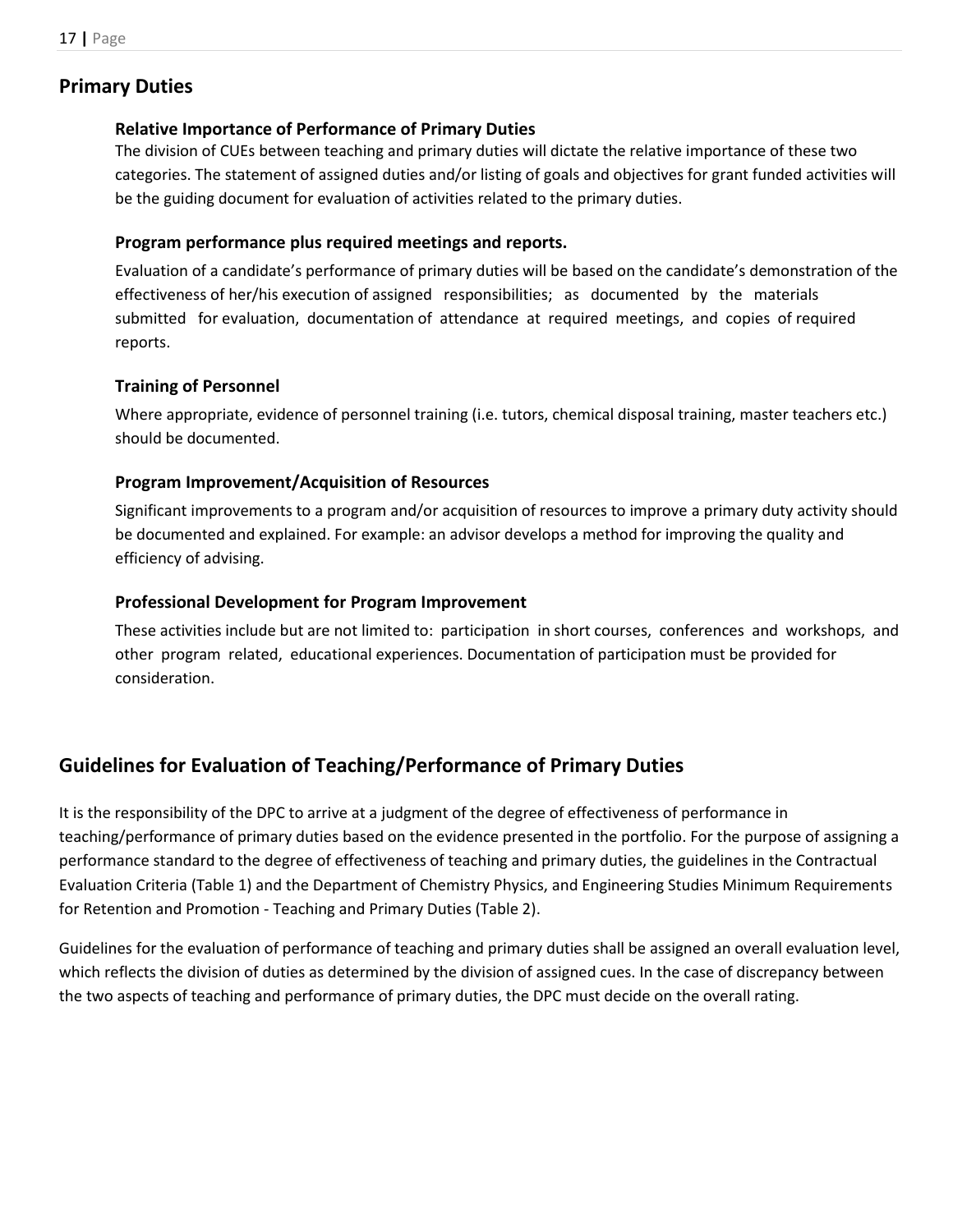# <span id="page-17-0"></span>**Research**

### <span id="page-17-1"></span>**Significant impact/recognition research and creative activity**

The key element for these criteria is that the faculty member's scholarly activity be critically evaluated by a group of external peers. This can be most easily demonstrated through the acceptance of a peer reviewed publication or the successful awarding of a competitive, external grant.

### <span id="page-17-2"></span>**Peer reviewed publications or PI/Co-PI/Contributor on a successful, competitive, external grant**

If the faculty member is the Co-PI or another contributor, then she/he must provide a description of their contribution to the grant and the significance of that contribution to the success of the grant. Professional publications include but are not limited to: articles in refereed journals, refereed conference proceedings, monographs, books, or book chapters. Consideration will be given to the number of authors and the candidate's individual contribution to the work, whether the work was performed while a faculty member and identified with the CSU address, and the professional stature of the publication. PI/Co-PI/Contributor on a successful, competitive, external grant includes, but is not limited to: research grants, student training grants, contracts, equipment, outreach grants, retention grants, and instructional improvement grants.

Significant impact creative activity involving peer recognition

Non cue bearing creative Activity that demands significant time, has broad impact and benefit for the STEM community or University can count as R1.C activities. Some examples of this work include serving in National Leadership roles, serving as a Fiscal Officer on a Grant (non-cue bearing), Developing a YouTube STEM video series, developing an Open Source STEM textbook, serving as Program Chair of a major professional research conference. Candidates must demonstrate how the particular activity has high impact, is a result of them being recognized as an expert and leader, requires a significant time commitment, and generates a product that benefits one or more of the following: research/teaching/outreach.

*(Candidates would get approval of specific activities in R1.C in advance of portfolio submission, highlighting the description, the specific role, the potential impact, and the product coming out of the Creative Activity.)* 

If a faculty member wishes any other activity, not explicitly described above for R1.R and R1.C categories, to be considered as meeting these criteria, the burden of proof falls on the faculty member to make the case that the activity involves external peer recognition and has significant impact.

### <span id="page-17-3"></span>**Non-peer reviewed publication or internal grant**

This includes but is not limited to: contributions to reviews, compilations, non-refereed conference proceedings, invited reviews for journals, grants or books. Internal grants include, but are not limited to, University Research CUEs, RDO, CTRE grants, and/or other internally generated and reviewed grants.

### <span id="page-17-4"></span>**External faculty or student presentations**

This includes but is not limited to: student presentations co-authored by faculty mentors, contributed faculty presentations, posters, and/or seminars presented at professional meetings or external institutions.

### <span id="page-17-5"></span>**Set-up/Maintenance/Upgrade of Research Lab/Tools/Resources**

Acquisition of resources (externally or internally) that facilitate a research effort benefit not only the faculty member, but also the students trained in the faculty member's lab, and in some cases the entire departmental instructional effort. Resource acquisition must be documented.

### <span id="page-17-6"></span>**Professional Development for Research Improvement**

These activities include but are not limited to: participation in short courses, research and other professionally related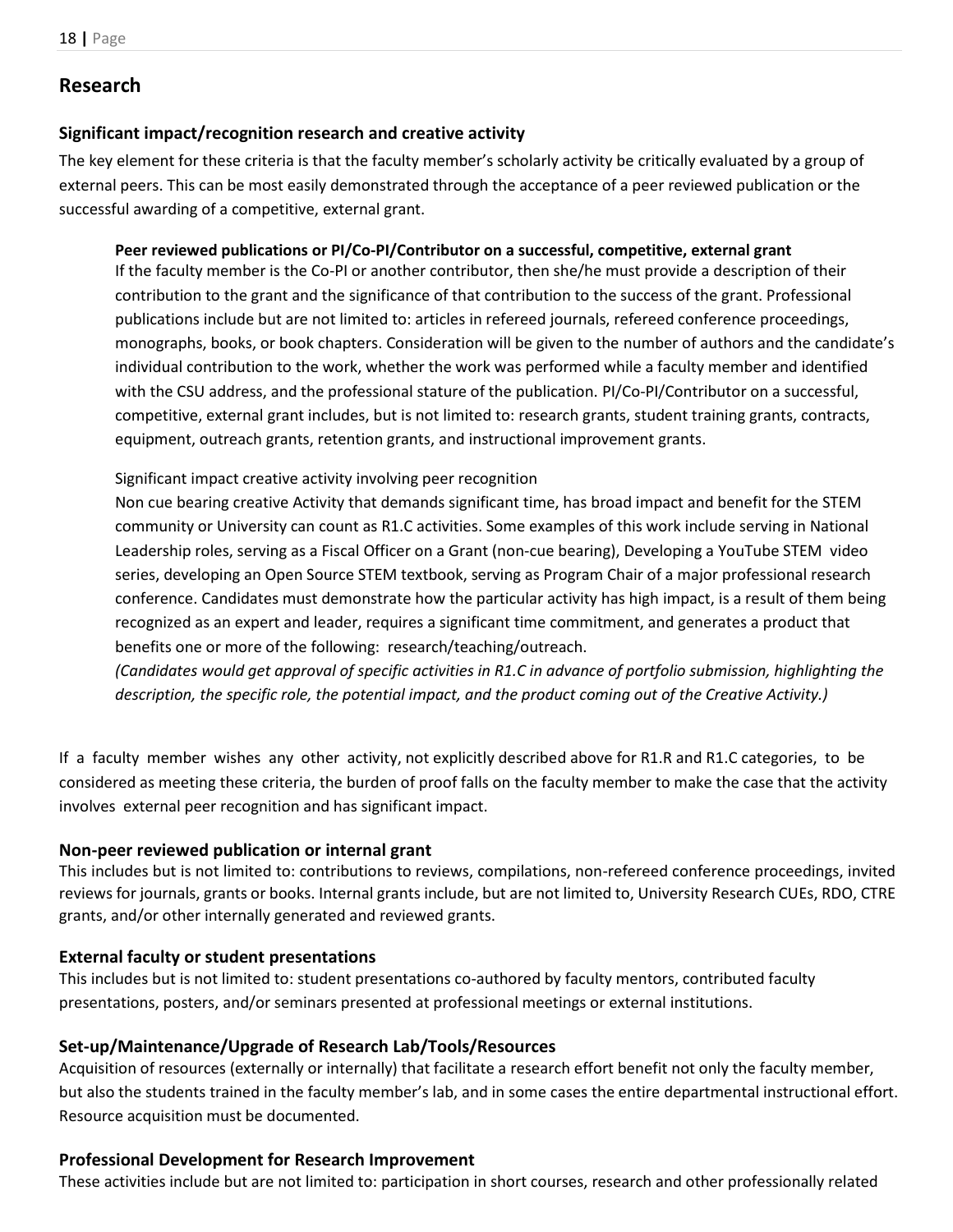conferences and workshops, attainment of additional degrees, sabbaticals, fellowships, and other research related, educational experiences. Documentation of participation must be provided for consideration.

# <span id="page-18-0"></span>**Pending or unsuccessful grants, publications, or presentations**

This includes but not limited to: PI/Co-PI/Contributor on grant proposals that were unsuccessful, pending or in preparation, manuscripts in progress, pending presentations.

# <span id="page-18-1"></span>**Student Research Training**

Faculty will be evaluated based on the quality of the research experience they provide to the student. Consideration will also be given to the number of students trained, the length of training, and the student's ability to present their research. Student research training may be counted as more than one category.

# <span id="page-18-2"></span>**Service as a Grant or Manuscript Reviewer, or Conference Organizer**

A request to serve as a grant or research manuscript reviewer, or as a conference organizer is a recognition of one's competency in a research area and a way to bring distinction to the department. Candidate needs to clearly articulate how the role represents a recognition of competency and expertise in the candidate's field.

# <span id="page-18-3"></span>**Collaborative grant activities at CSU and/or with other institutions (which do not qualify as a R1 activity).**

Participation (in roles other than PI or co-PI) in successful collaborative grant activities at CSU and/or with other institutions. Level of involvement must be documented. Benefit to CSU, its students and the development of the faculty member should be noted.

# <span id="page-18-4"></span>**Guidelines for Evaluation of Research/Creative Activity**

Evaluation of the effectiveness of an employee's research/creative activity will include consideration of the quality and quantity of research/creative activity; and the nature of research presentations at professional conferences. It is the responsibility of the DPC to arrive at a judgment of the degree of effectiveness of performance in research/creative activity based on the evidence presented in the portfolio. For the purpose of assigning a performance standard to the degree of effectiveness of research/creative activity, the guidelines in the Contractual Evaluation Criteria and the Department Of Chemistry and Physics Minimum Requirements for Retention and Promotion - Research.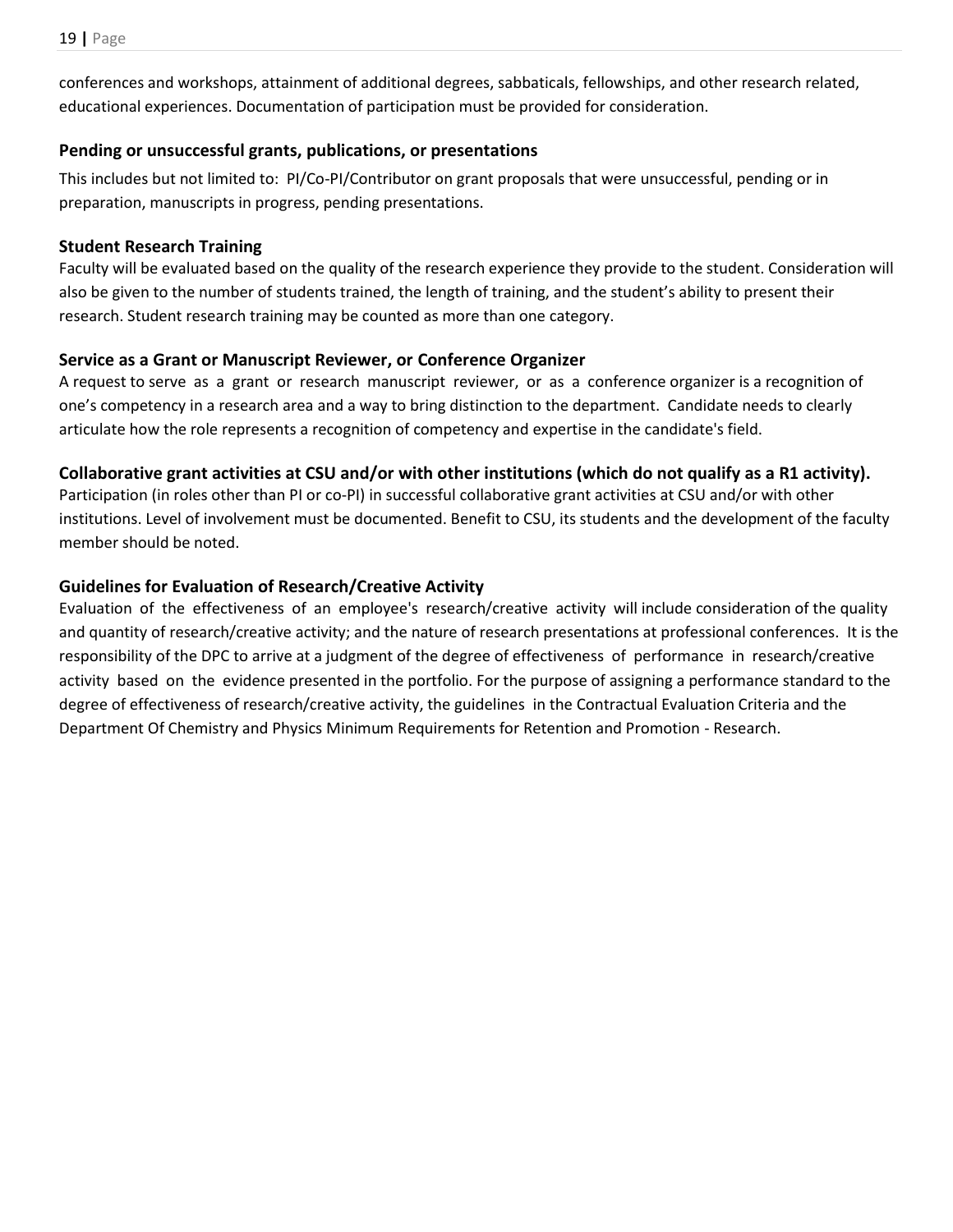# <span id="page-19-0"></span>**Service**

# <span id="page-19-1"></span>**Required Departmental Service**

Participation in proceedings of the Departmental Curriculum Committees, Personnel Committee, and Committee of the Whole (i.e. Departmental Meetings), as well as the Mentorship Committee are required.

# <span id="page-19-2"></span>**Optional Departmental Service**

Participation in Departmental Safety Committee, Instrument Committee, Website Construction Committee, other Departmental Committees or ad hoc Departmental Committees.

# <span id="page-19-3"></span>**Non-CUE Related Departmental Service**

Other department service (for which CUEs are not given) can include but is not limited to: search committees, serving as advisor to student groups, graduate school advising, administrative assistance to the Chairperson, seminar coordinator, department seminar presenter, computer room coordinator, instrument maintenance and repair, assessment, presentations during visitations, student recruitment, representing the department at university functions, report preparation for accreditation/evaluation, alumni weekends or department open houses.

# <span id="page-19-4"></span>**College and University Service Activities**

College Service Activities can include but not limited to: College and University Committees, seminars, presentations, Union Committees and service, Special Event Committees and Duties, accreditation review committee work.

### <span id="page-19-5"></span>**Professional Organization Service**

Professional organization service can include but is not limited to: Service to professional organization such as but not limited to: the local or national NSBP, NOBCChE, NSBE, ACS, AAPT, APS, and NARST, as well as professional advisory committees.

# <span id="page-19-6"></span>**Professional Related Community Service**

Professional related community service can include but is not limited to: public lectures, seminars, teacher in-service programs, outreach programs, science fair judging, participation in professional advisory committees, participation in Science Fair Central, alumni weekends or department open houses.

# <span id="page-19-7"></span>**Service Leadership**

Service leadership can include but is not limited to: serving as a chair or secretary of a committee, serving on the Board of a Professional Organization, serving as an event coordinator or planner.

# **Supporting evidence must be presented for each service activity to be evaluated. Examples of acceptable evidence include but are not limited to:**

- One attendance page from one meeting for each committee or a letter from a Committee Chair acknowledging attendance or work done.
- Agendas for events which list the candidate's participation
- Representative thank-you letters for service activities and a list of such letters, if necessary
- Appointment letters for advisory commissions.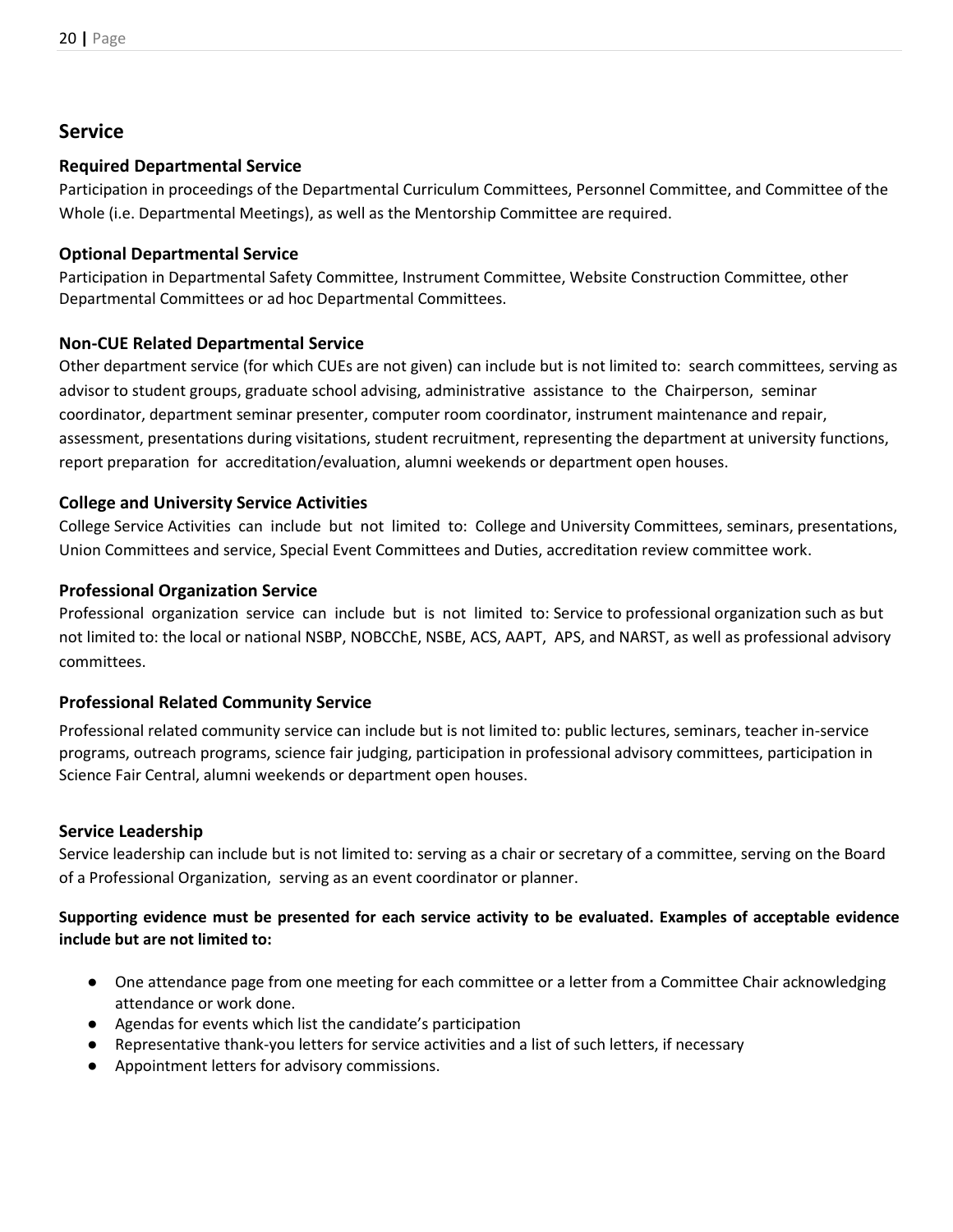### <span id="page-20-0"></span>**Service Criteria**

Evaluation of the effectiveness of an employee's unit, college, university, community or professional service will include consideration of: extent and nature of leadership; degree of participation; quality and length of service; extent and nature of participation in professional organizations, except for presentations at professional conferences; extent and nature of national, state, or local recognition of service; and the relationship of the service to the employee's assigned responsibilities and to the University. Activities for which an employee receives compensation will not be included for consideration.

# <span id="page-20-1"></span>**Guidelines for the Evaluation of Service**

It is the responsibility of the DPC to arrive at a judgment of the degree of effectiveness of performance in service based on the evidence presented in the portfolio. For the purpose of assigning a performance standard to the degree of effectiveness of service the guidelines in the Contractual Evaluation Criteria (Table 1) and the Department Of Chemistry and Physics Minimum Requirements for Retention and Promotion - Research (Table 4).

# <span id="page-20-2"></span>**Personnel Recommendations**

In order to receive a positive personnel recommendation a candidate must be judged to have met the performance standard in each area (teaching/performance of primary duties, research/creative activity, and service), as required by the Faculty Agreement for the requested personnel action.

# <span id="page-20-3"></span>**Distance Learning**

Evaluation of faculty performance in Distance Learning Courses will be conducted according to the policies and procedures outlined in *The Distance Education Policy for the Department of Chemistry, Physics, and Engineering Studies Section* at the end of the DAC.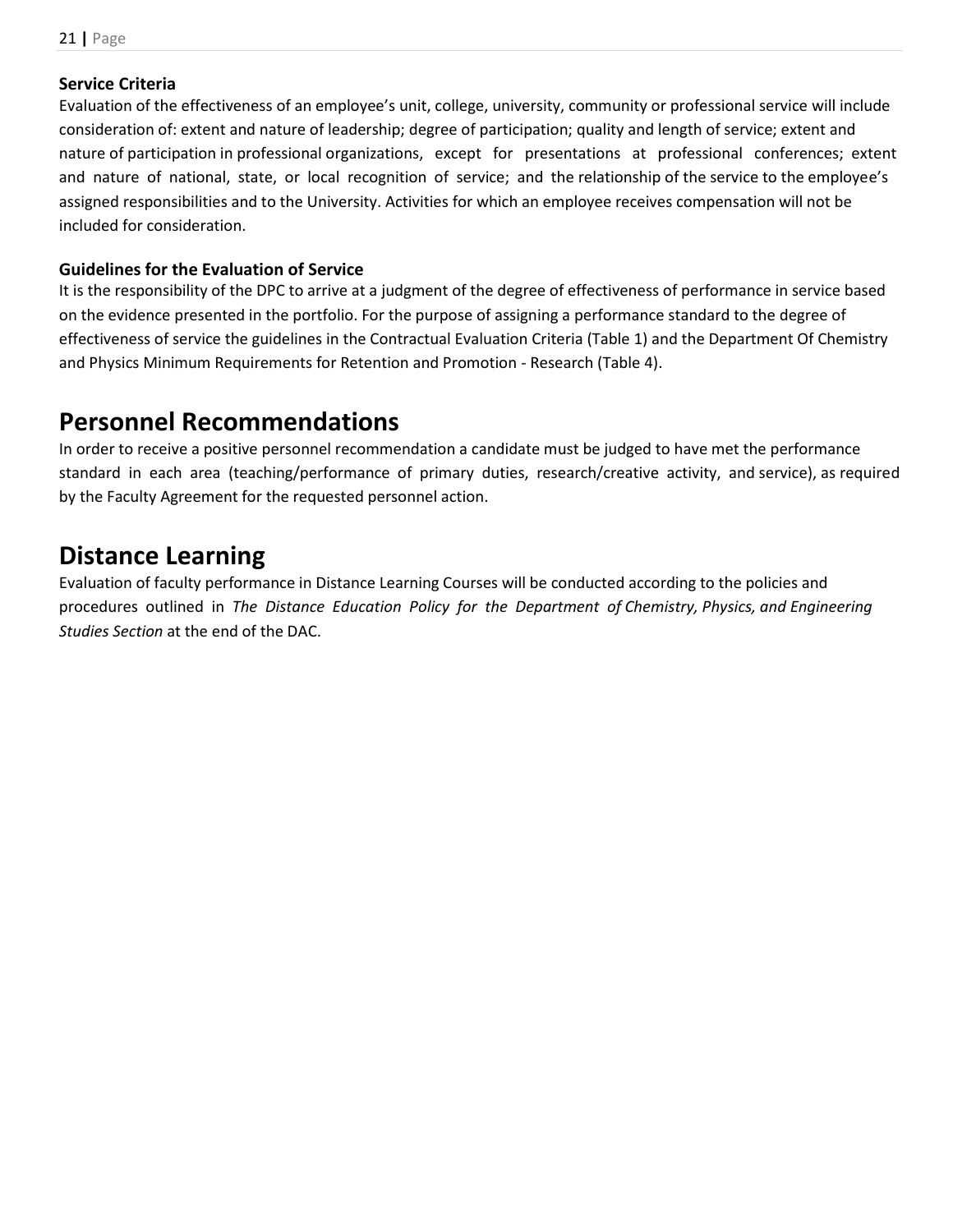# <span id="page-21-0"></span>**Annual Evaluation of tenured employees**

The annual evaluation for tenured employees not being considered for promotion or PAI is a limited process to identify areas of strength and weakness and to improve performance. The effectiveness of the performance will be evaluated to be "Adequate" or "Exemplary":

# <span id="page-21-1"></span>**Teaching/Performance of Primary Duties:**

**Adequate** is represented by maintenance of standards as evidenced by student course evaluations, course materials, and evidence of contributions to course development. A minimum of two items from T3-T4 are required.

**Exemplary** is represented by student course evaluations, course materials, evidence of contributions to course development, curriculum development, and professional development for teaching improvement. A minimum of four items from T3-T4 are required.

Tenured faculty must submit at least one peer or Chair observation when the full portfolio is due (every other year). The observation must have been completed within two years of the full portfolio submission. The evaluation will be completed on the Unit A Teaching form with a narrative attached.

For annual evaluation of tenured faculty, also include the following: List of any activities not covered above for which CUEs are awarded (if any). A short description of the activity should accompany these items.

# <span id="page-21-2"></span>**Research/Creative Activity:**

**Adequate** is represented by evidence of research/creative activity and participation in the scholarly community beyond campus in keeping with the level and type of resources available to the faculty member (see below). The evidence of at least two other R1-R8 activities must be presented.

**Exemplary** is represented by a scientific publication in a refereed journal, professionally-related book, presentation at a professional meeting, or significant contribution to an externally funded grant/fellowship, evidence of pending or unsuccessful grants publications or presentations or evidence of contribution to a collaborative grant activity at CSU in conjunction with other institutions. A minimum of four items from R1-R4, R6-R8 are required.

For annual evaluation of tenured faculty, also include the following (if relevant): A list of the resources used/available, i.e.,

- A. Research space;
- B. On-campus funding;
- C. Current grant funding;
- D. Travel funds;
- E. Research-related release time; and
- F. A list of research-related student activities achieved under the faculty member's direction.

# <span id="page-21-3"></span>**Service:**

**Adequate** is represented by evidence of service and participation at the departmental and college/university levels. The evidence of at least two S1 - S4 activities are required.

**Exemplary** is represented by evidence of leadership in service at the departmental, college/university, or community level. The evidence of at least four S1 - S4 activities are required. At least one activity in S5 is required.

# <span id="page-21-4"></span>**Overview**

The evaluation shall consist of the review of the following required material and other professionally related materials by the Department Chair: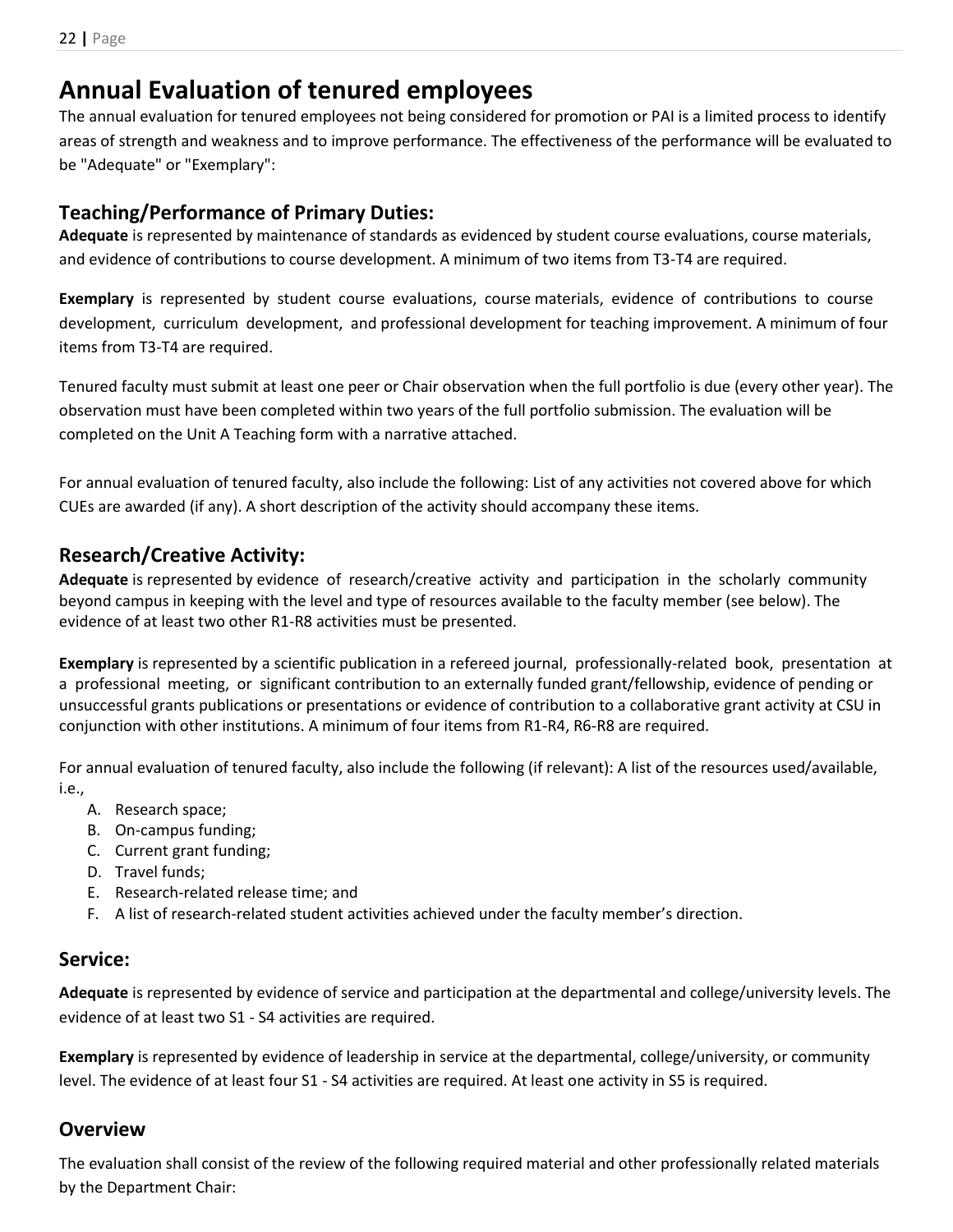Student course evaluations; Materials submitted by the employee to substantiate performance in the areas of teaching/primary duties, research/scholarly activity and service; Materials in the employee's personnel file.

Following review of the documents, the Department Chair shall write a brief evaluation statement and send it to the Dean for review. A copy of the evaluation statement shall be sent to the employee. The employee may attach a written response to the evaluation statements for inclusion in the personnel file. Tenured faculty will be evaluated annually by their chair and dean, using the standards specified herein. However, in the case of a disagreement between a faculty member and the chair or dean relative to an annual evaluation, the faculty member may request an evaluation of the submitted materials from the DPC; this evaluation will become part of the permanent record.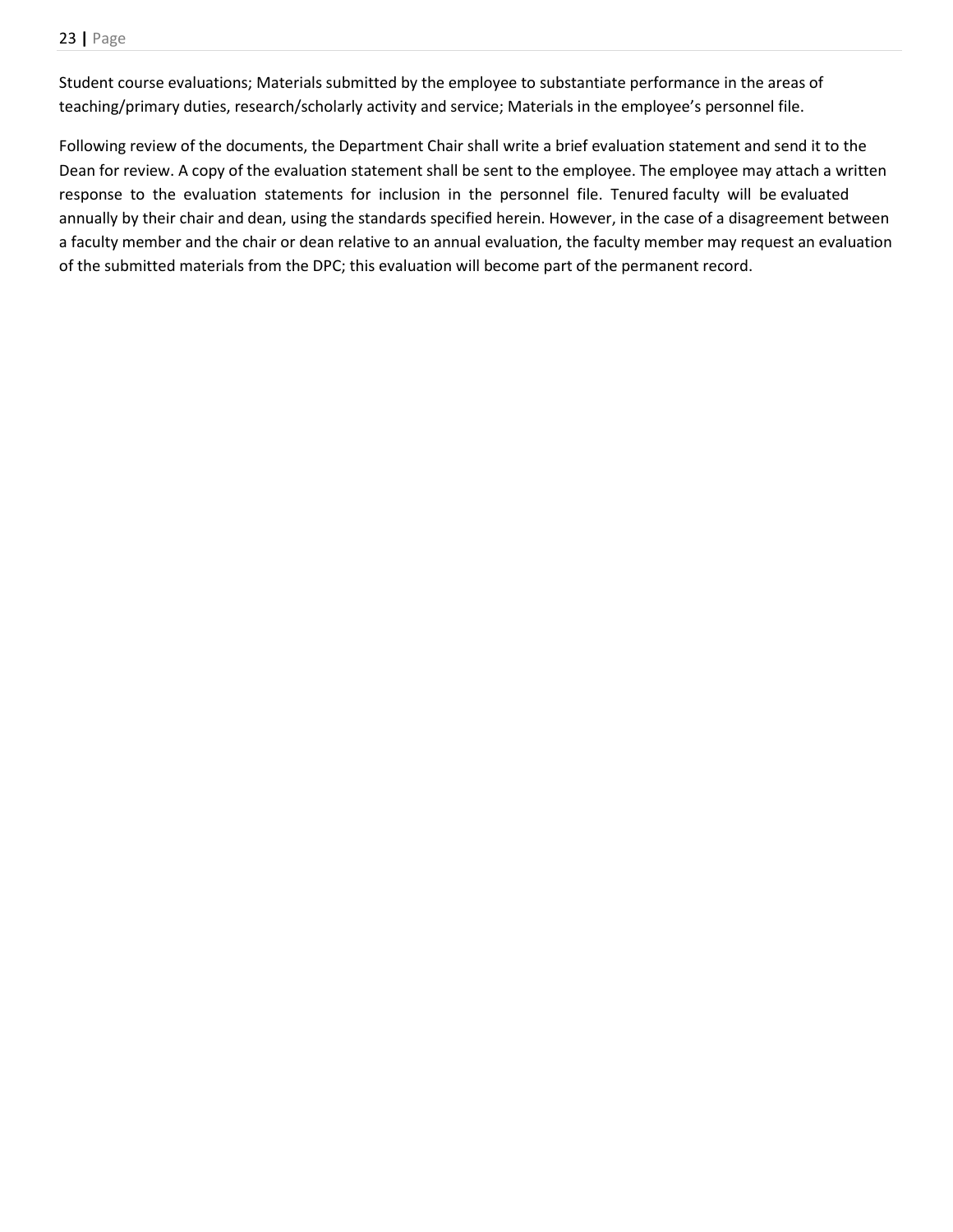# <span id="page-23-0"></span>**Evaluation of Unit A Research Faculty**

Research Faculty are faculty hired as experienced, independent researchers who have qualifications comparable to those expected of tenure-track ranks, but are not tenure track. The appointee is expected to make significant contributions to the research mission of the University, and they are appointed on a non-tenure-track basis based upon available grant funding. The chair/director and dean will evaluate the performance of the Research Faculty annually. The timetable for portfolio submission will be published in the University evaluation timetable.

The degree of effectiveness of performance of each employee being considered for reappointment or promotion as a research faculty member will be evaluated in the areas of research activity and possibly teaching/performance of primary duties and service. If teaching/primary duties or department service requirements are specified in the letter of appointment and annual work assignments, accomplishments in these areas will be considered of less importance than the candidate's research productivity.

# <span id="page-23-1"></span>**Performance Standards for Research Faculty**

The performance standard for continued annual appointments is defined as "highly effective" for all activities in the appointment for the first three years. The details of the "highly effective" standards are described in this DAC. After three years, it is expected that research faculty will demonstrate performance at the "significant" level for research/creative activities in every year thereafter for continued annual appointments. The details of the "significant" standards for a one-year evaluation period are described in this DAC.

Research Faculty is also eligible for rank and promotion in titles such as Term Professor, Assistant Research Professor, Associate Research Professor, and Research Professor.

- For promotion to research assistant professor: highly effective research/creative activities; highly effective teaching/performance of primary duties and/or highly effective departmental service through the evaluation period
- For promotion to research associate professor: significant research/creative activities; significant teaching/performance of primary duties and/or significant departmental service through the evaluation period.
- For promotion to research professor: superior research/creative activities; superior teaching/performance of primary duties and/or significant service through the evaluation period.

# <span id="page-23-2"></span>**Evaluation of Unit A Clinical Faculty**

Clinical Faculty are hired to supervise students in a clinical, experiential, or practicum setting, in addition to being engaged in teaching, research, and service depending on the nature of the appointment. Clinical Faculty qualifications shall be comparable to those expected of tenure-track ranks and their promotion pathways parallel those of the tenuretrack ranks. They are eligible for annual reappointment and multiple-year appointments contingent upon, successful performance evaluations, program need and availability of funds. They are not, however, eligible for tenure.

The DPC, chair, and dean will evaluate the performance of clinical faculty annually. The timetable for portfolio submission will be published in the University evaluation timetable.

# <span id="page-23-3"></span>**Performance Standards for Clinical Faculty**

For Reappointments (retention) Clinical Faculty must meet the standards stated in the Contract germane to their appointment. Reappointment standards for the first five years are identical to the retention standards for tenure- track faculty for the first five years. Reappointment is subject to available funding.

The performance standard for annual reappointment in clinical year six and beyond: "effective" teaching/performance of primary duties; "effective" service during the evaluation period.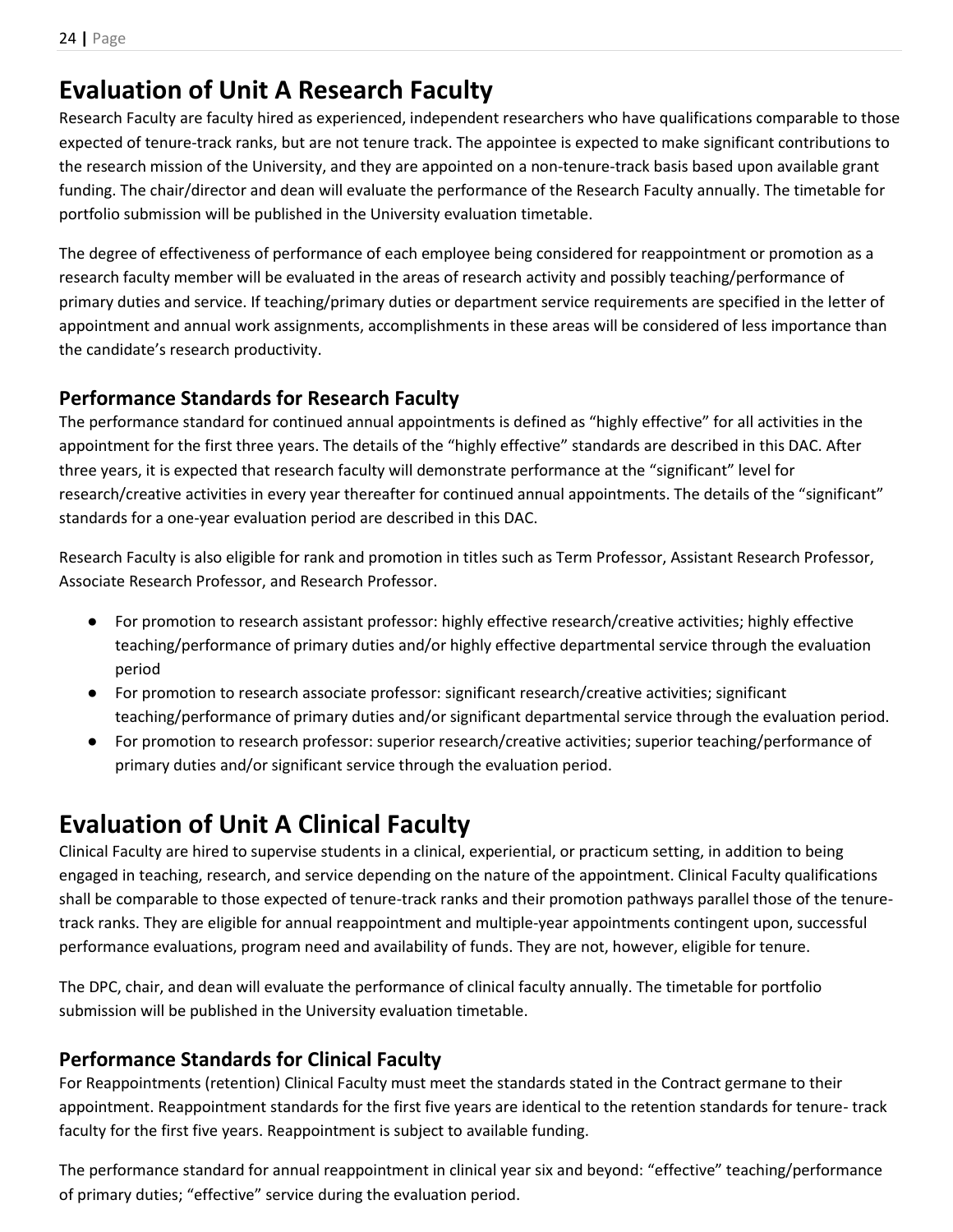The performance standards for maintaining three-year renewable clinical appointments are: "highly effective" teaching/performance of primary duties, and "highly effective" service.

Clinical Faculty are eligible for clinical rank and promotion in titles such as Clinical Assistant Professor, Clinical Associate Professor, and Clinical Professor; however, they are not eligible for tenure.

- For promotion to clinical associate professor: superior teaching/performance of primary duties; significant research/creative activity; and significant service through the evaluation period.
- For promotion to clinical professor: superior teaching/performance of primary duties; superior research/creative activity; and superior service through the evaluation period.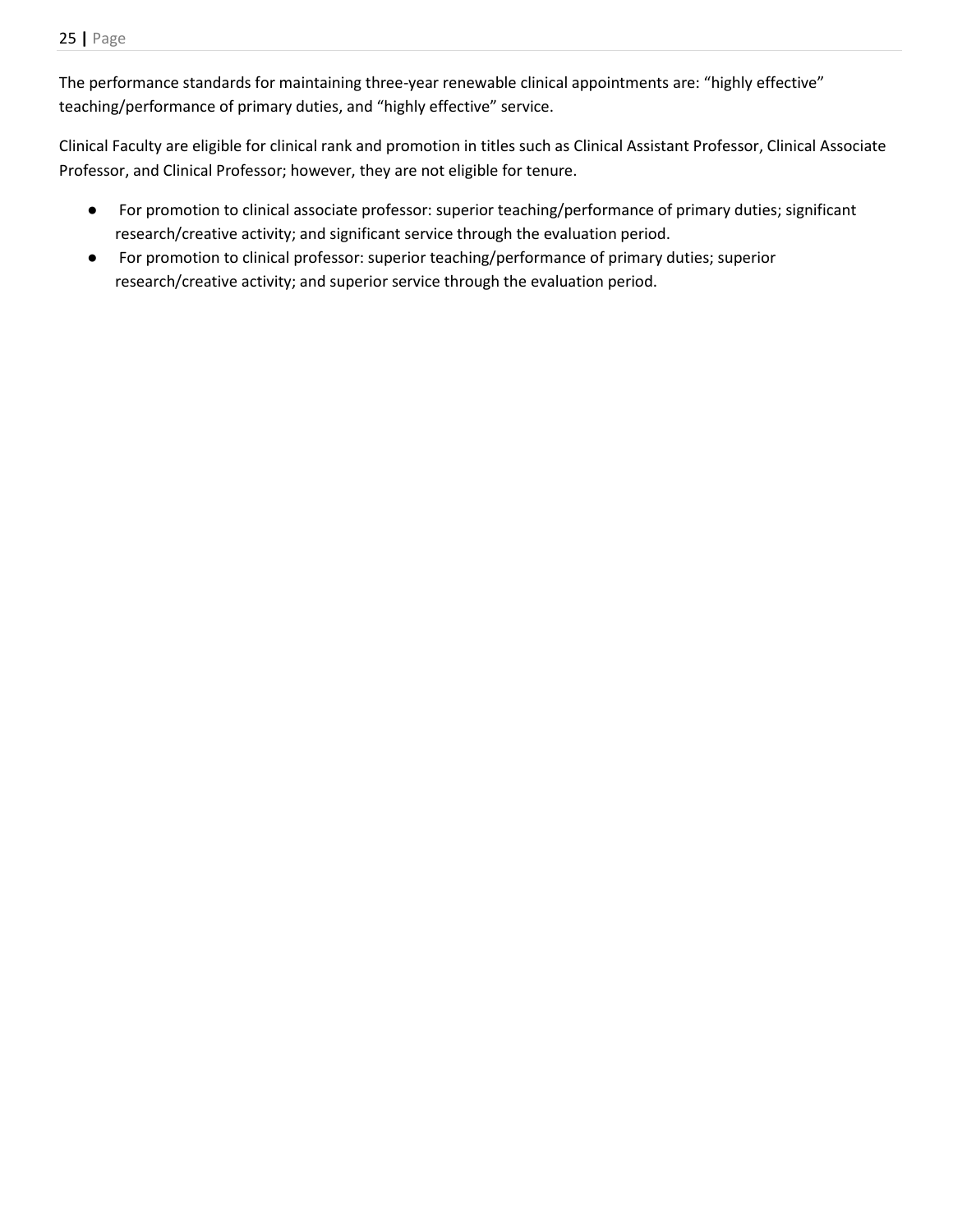# <span id="page-25-0"></span>**Unit B Evaluation Criteria**

# <span id="page-25-1"></span>**Purpose of Evaluation**

The purpose of evaluation is to judge the effectiveness of an employee's performance and to identify areas of strength and weakness, and to improve the employee's performance. Employees are responsible for knowing, meeting and demonstrating that they have met the criteria required for retention. All unit B employees will be evaluated by the Department Chair.

# <span id="page-25-2"></span>**Contractual Evaluation Criteria**

The categories of evaluation of faculty in Unit B as designated in the current 2018-2022 in Article 33 are shown in the table below:

| Table 1                 |                                              |                          |         |  |  |
|-------------------------|----------------------------------------------|--------------------------|---------|--|--|
| <b>Personnel Action</b> | <b>Teaching and Primary</b><br><b>Duties</b> | Research and Scholarship | Service |  |  |
| Retention               | Satisfactory                                 | N/A                      | N/A     |  |  |

<span id="page-25-3"></span>Note: The possible ratings are unsatisfactory, satisfactory, and highly effective. See Table 2 for definitions.

# **CPE Minimum Requirements for Retention**

The candidate must meet the minimum requirements for Satisfactory or Highly Effective performance as shown in the table below. The materials and activities required for evaluation follow.

| <b>Table 2: Teaching and Primary Duties Requirements</b>                                        |                                                                                                                                                                |  |  |  |  |
|-------------------------------------------------------------------------------------------------|----------------------------------------------------------------------------------------------------------------------------------------------------------------|--|--|--|--|
| Meet all the standards set forth in the Performance of Teaching Criteria and<br><b>Teaching</b> |                                                                                                                                                                |  |  |  |  |
| Satisfactory                                                                                    | Receive a "Satisfactory" rating or better in peer or chair evaluations<br>Satisfactory performance on Primary Duties                                           |  |  |  |  |
| Highly Effective                                                                                | Receive a "Highly Effective" rating or better in peer or chair evaluations<br>Highly Effective performance on Primary Duties<br>Two T1-T4 or P1-P3 activities. |  |  |  |  |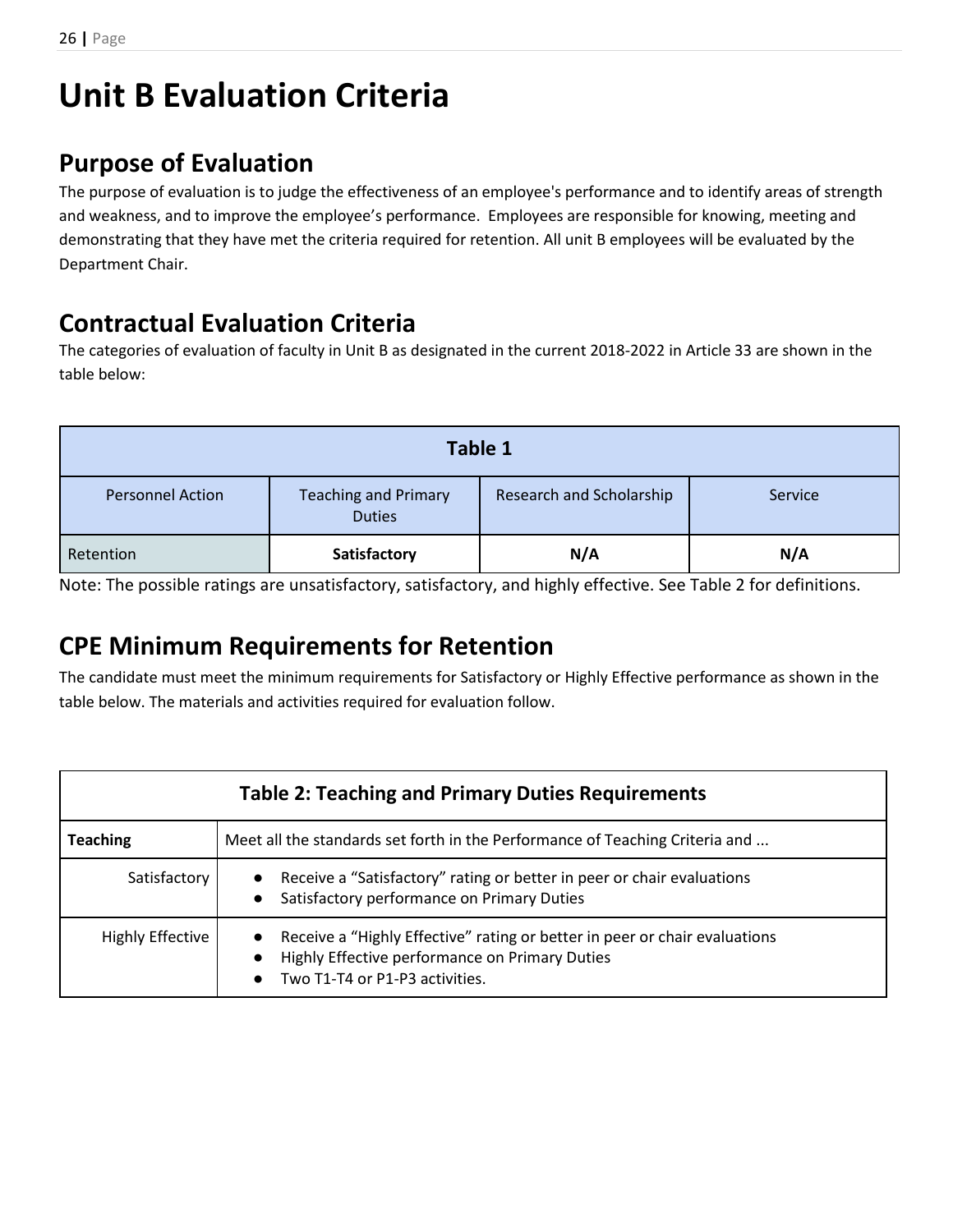# <span id="page-26-0"></span>**Teaching and Performance of Primary Duties**

# <span id="page-26-1"></span>**Teaching**

|                | <b>DAC Categories</b>                                                                                  | <b>Digital Measure Category</b>                                                                                |
|----------------|--------------------------------------------------------------------------------------------------------|----------------------------------------------------------------------------------------------------------------|
| Τ1             | <b>Classroom performance</b>                                                                           | Directed Student Learning                                                                                      |
| T2             | Peer and Student Observations and Evaluations, Awards<br>for Teaching/Learning                         | Course Observations   Evaluation Reports  <br>Self-Assessment of Teaching<br>Awards, Honors, and Commendations |
| T <sub>3</sub> | <b>Curriculum, Program, Instruction and Assessment Design</b>                                          | Curriculum, Instruction and Assessment<br>Design                                                               |
| T4             | <b>Professional Development for Instructional Development</b><br>(teaching, assessment, program, etc.) | <b>Faculty Development Activities Attended</b>                                                                 |

# <span id="page-26-2"></span>**Teaching: Mandatory Documentation**

- 1. Narrative that highlights teaching accomplishments during review.
- 2. Yearlong workload form and any revised faculty workloads completed by the evaluation
- 3. The course syllabus, the final exam, and a representative hour exam for each different course taught during the evaluation period.
- 4. All class visitation report(s) during the evaluation period. See the CPE DPC Bylaws for visitation requirements. Student course evaluation(s).
- 5. Faculty are required to describe, in a paragraph, changes and innovations to their classes and how these changes are based on the individual course assessment results and in line with the annual departmental assessment outcomes described in the annual assessment report.

# <span id="page-26-3"></span>**Teaching:**

Examples of Evidence. (Supporting evidence must be presented for each activity to be evaluated. Examples of acceptable evidence include but are not limited to the following.)

1. **Classroom performance**

Graded or ungraded student assignments; independent study projects; Evidence of training/mentoring students/assistants

- 2. **Peer and Student Observations and Evaluations**
- 3. **Curriculum, Program, Instruction and Assessment Design**

Original or revised instructional materials (new lectures, labs, discussion questions, etc.; materials from help sessions

4. **Professional Development for Instructional Development** (teaching, assessment, program, etc.) Attendance evidence from professional conferences; attendance at CSU organized workshops and events; etc.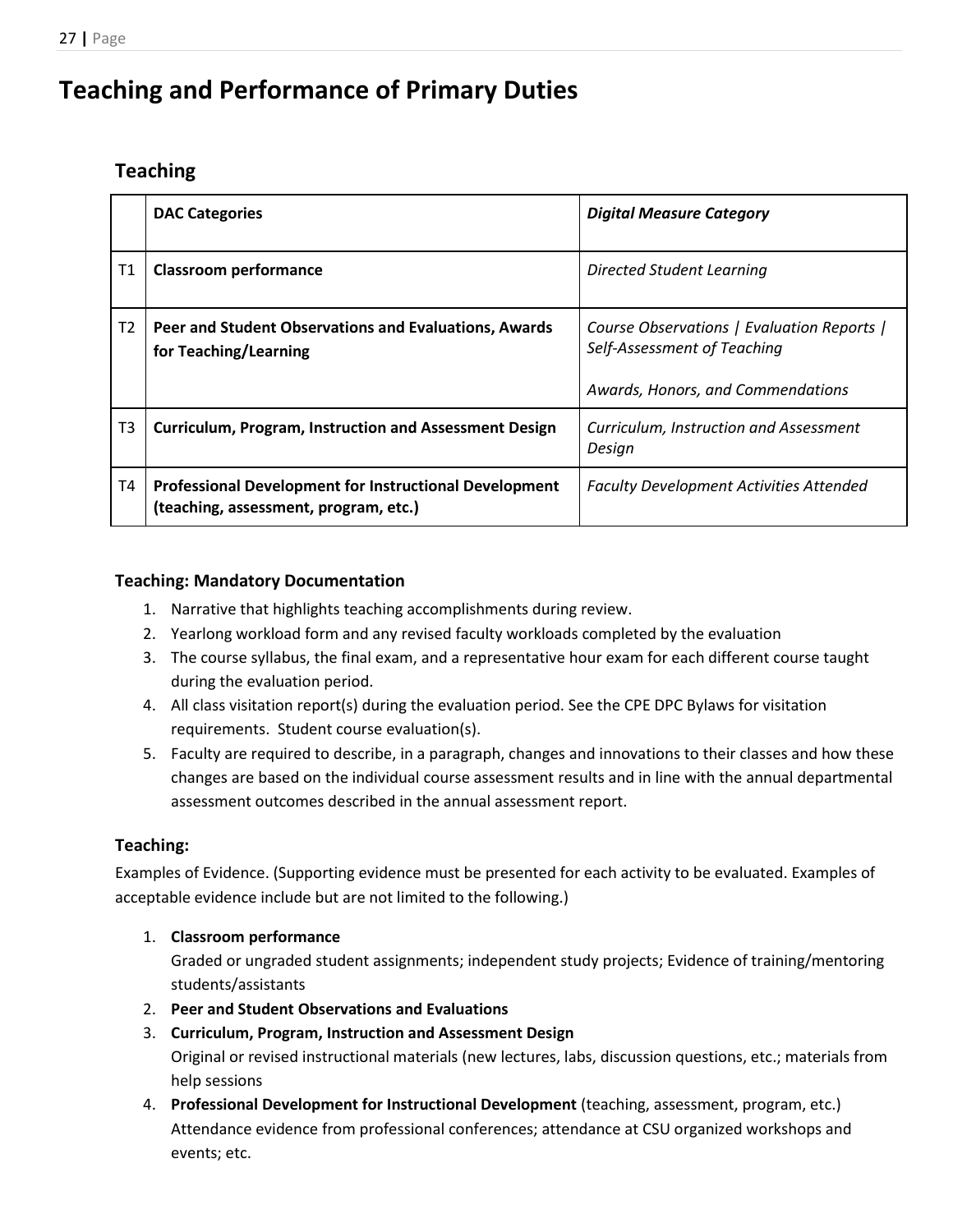# <span id="page-27-0"></span>**Performance of Primary Duties**

|                | <b>DAC Categories</b>                                 | <b>Digital Measure Category</b>                |
|----------------|-------------------------------------------------------|------------------------------------------------|
| P <sub>1</sub> | <b>Primary Duty Participation and Performance</b>     | Reassigned Time and CUE Bearing Activities     |
| P <sub>2</sub> | Primary Duty professional development (if applicable) | <b>Faculty Development Activities Attended</b> |
| P <sub>3</sub> | Duties associated with grant work (if applicable)     | <b>Research Currently in Progress</b>          |

### <span id="page-27-1"></span>**Primary Duties: Mandatory Documentation**

- 1. Statement of assigned primary duties by supervisor;
- 2. Documentation assessing the faculty member's performance of each duties by their direct supervisor;
- 3. Documentation of attendance at meetings, as appropriate;
- 4. Submitted reports, as appropriate (i.e assessment reports, annual grant reports, PME reports, etc.);
- 5. Documentation of participation at workshops, training courses or other development programs related to the duty.

### <span id="page-27-2"></span>**Primary Duties:**

Examples of Evidence (Supporting evidence must be presented for each activity to be evaluated. Examples of acceptable evidence include but are not limited to the following.)

1. **Primary Duty Participation and Performance**

*Statement from supervisory; Documentation assessing the faculty member's performance; emails from advisees; assessment reports; Funds to improve advising activities;* 

- 2. **Primary Duty professional development** *Attendance at conferences on assessment;*
- 3. **Duties associated with grant work** *Portion of annual grant reports; Grant summary document;*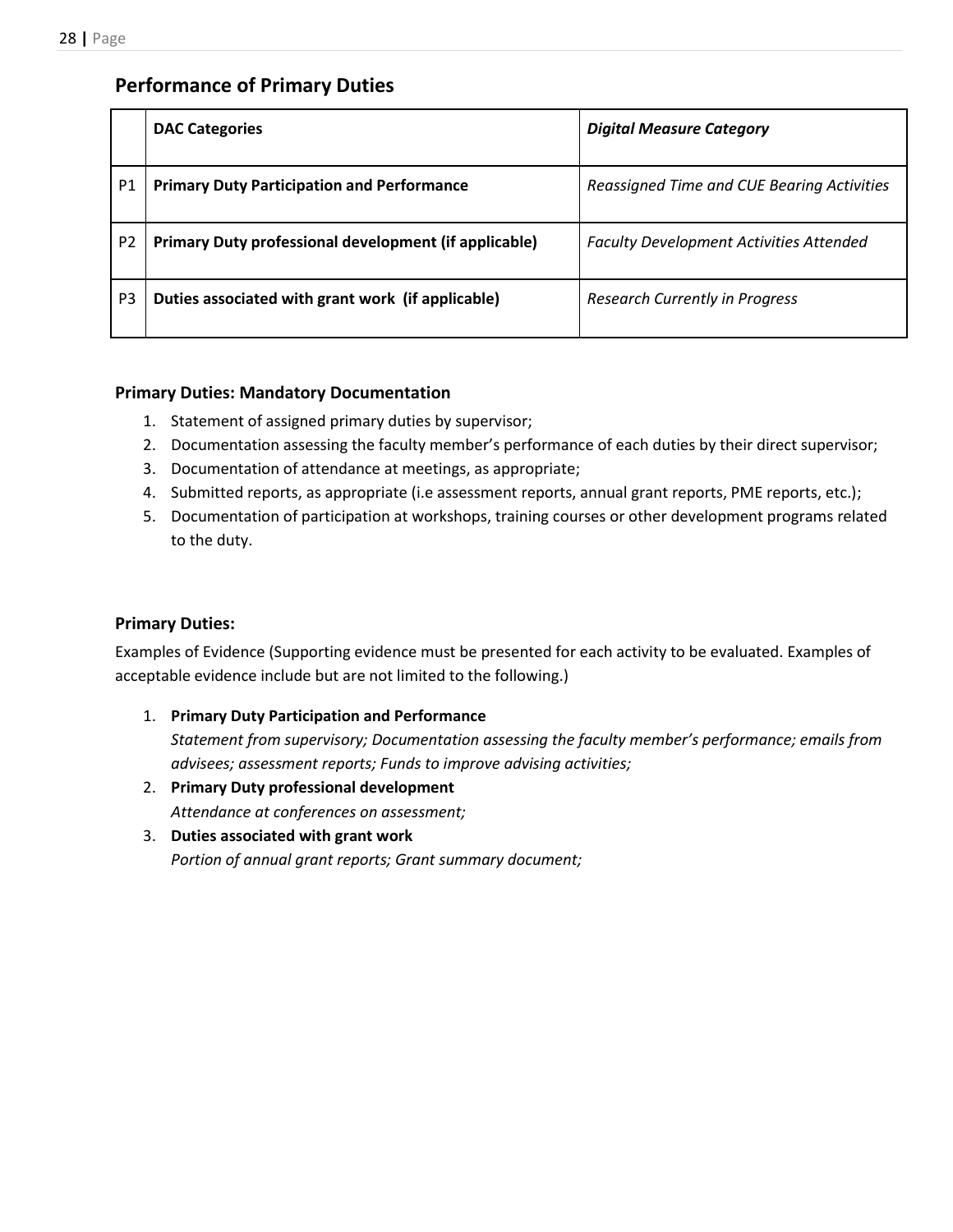# <span id="page-28-0"></span>**Teaching**

#### <span id="page-28-1"></span>**Relative Importance of Teaching Activities**

Classroom and laboratory performance and peer evaluation are the most important activities. Other activities are equally important.

#### <span id="page-28-2"></span>**Performance of Teaching Criteria**

Evaluation of a candidate's teaching will include consideration of the candidate's effectiveness in her/his: execution of assigned responsibilities; command of the subject matter or discipline; oral English proficiency as mandated by Illinois statute; ability to organize, analyze and present knowledge or material; ability to encourage and interest students in the learning process; and in student advisement, counseling and direction of individual activities. Teaching effectiveness wi1l be evaluated with respect to the following criteria.

#### <span id="page-28-3"></span>**Classroom and Laboratory Performance**

#### <span id="page-28-5"></span><span id="page-28-4"></span>**Required Course Materials**

#### **Syllabi**

Syllabi are expected to clearly define the following: course description; course objectives and student outcomes; assessment methods, the name of the text and other required materials; instructor's name, phone number, e-mail address, office location, and office hours; class meeting time and location; ADA statement, material to be covered in lecture and lab; policies concerning attendance, tardiness, and makeup exams; grading standards (including 'I' grades); frequency and relative weights of exams, quizzes, homework, papers, and lab work; laboratory safety rule[s; i](http://www.csu.edu/course-eval%3B)nformation about field trips if required; and policy concerning cheating. In addition, it is expected that syllabi will be professionally produced with a minimum of spelling/typographical errors, grammatical errors, that all instructions and conditions are internally consistent, and that the course content and prerequisites reflect the catalog description. When appropriate, such as for certain accreditation visits, syllabi will be reformatted to fit those accreditation requirements.

#### <span id="page-28-6"></span>**Representative Evaluation Instruments**

Evaluation Instruments can include, but are not limited to, sample exams or quizzes, diagnostics tests used as pre and posttests, assigned papers. These instruments should provide a measure of either formative or summative evaluation, align with the course content, be clearly written, and be appropriate for the level of the course.

#### <span id="page-28-7"></span>**Student Evaluations**

Each academic term, all of an instructor's students, except those enrolled in practica, tutorials, independent study courses, and other such courses, as described in Article 33.1b, shall have the opportunity to evaluate their instructor's teaching effectiveness in accordance with methods and procedures specified in the approved statement of Departmental Application of Criteria. All official student evaluations remain the property of the University.

Consistent reviews with an average under 2.5 in a specific course over 3 consecutive semesters that the candidate has taught the course, necessitates a plan, developed by the candidate to be reviewed by the Chair, to engage in professional development and revise aspects of the course. Candidates who need to meet or exceed the criteria of effective in teaching should have averages on student evaluations (calculated over 2 years) at 2.5 or above.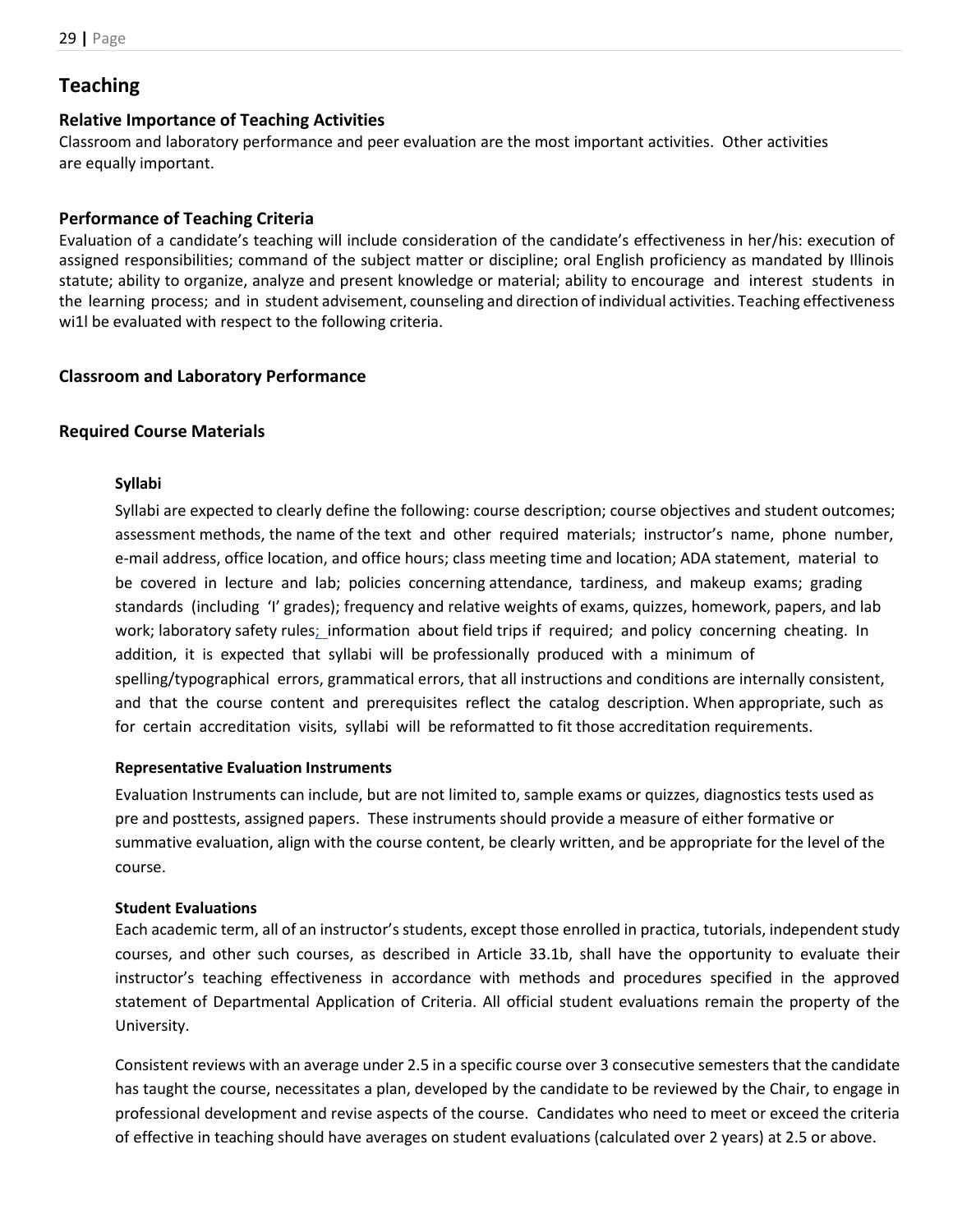#### <span id="page-29-0"></span>**Other materials**

Other materials submitted will be evaluated regarding their value in assisting student learning, originality, and appropriateness for the course.

### <span id="page-29-1"></span>**Relative Importance of Criteria for Classroom and Lab Performance**

Course materials are considered most important, followed by the class visitations and then student evaluations.

### <span id="page-29-2"></span>**Teaching Assessment Activities and Design**

All classes must have some form of assessment as stated in the syllabus. For those classes that the department designates, additional assessment instruments must be administered. These instruments may include but not be limited to: ACS national exams, Force Concept Inventory, pre and posttests and general education assessment instruments. Faculty administering such instruments must compile the results and return them to the Assessment Coordinator on a timely basis. Effectiveness will be measured by the quality of reports submitted for evaluation. Faculty are required to describe, in a paragraph, changes and innovations to their classes and how these changes are based on assessments.

### <span id="page-29-3"></span>**Peer Evaluations**

Each evaluation shall include the results of at least one recent classroom visitation. The Chair designates one or more visitors who can who can either be a faculty member or the department Chair, themselves. Each visit shall be at a mutually agreed upon time, with at least one week's notice unless the candidate agrees to a shorter time frame. Each visitor shall complete the "Classroom Visitation/Evaluation Form". The candidate can request additional visitors for peer evaluations. In the event of a negative review from a single visitor, the candidate will have a second review from someone in the department, at their choosing. Additional details are available in the Department of Chemistry, Physics and Engineering Studies ByLaws.

### <span id="page-29-4"></span>**Curriculum Revision and Development**

These activities include but are not limited to: new course development, new instructional material development and new option development.

### <span id="page-29-5"></span>**Professional Development for Teaching Improvement/ Performance of Other Teaching Related Duties**

Professional Development for Teaching Improvement activities include but are not limited to: participation in short courses, conferences and workshops, attainment of additional degrees, sabbaticals, fellowships, evidence showing participation in an online webinar, reviewing a paper that supports curriculum or laboratory development, and other teaching related, educational experiences. Documentation of participation must be provided for consideration.

Performance of Other Teaching Related Duties activities include but are not limited to: training students in research or teaching skills (when done as part of a course), tutoring, study groups and student mentoring.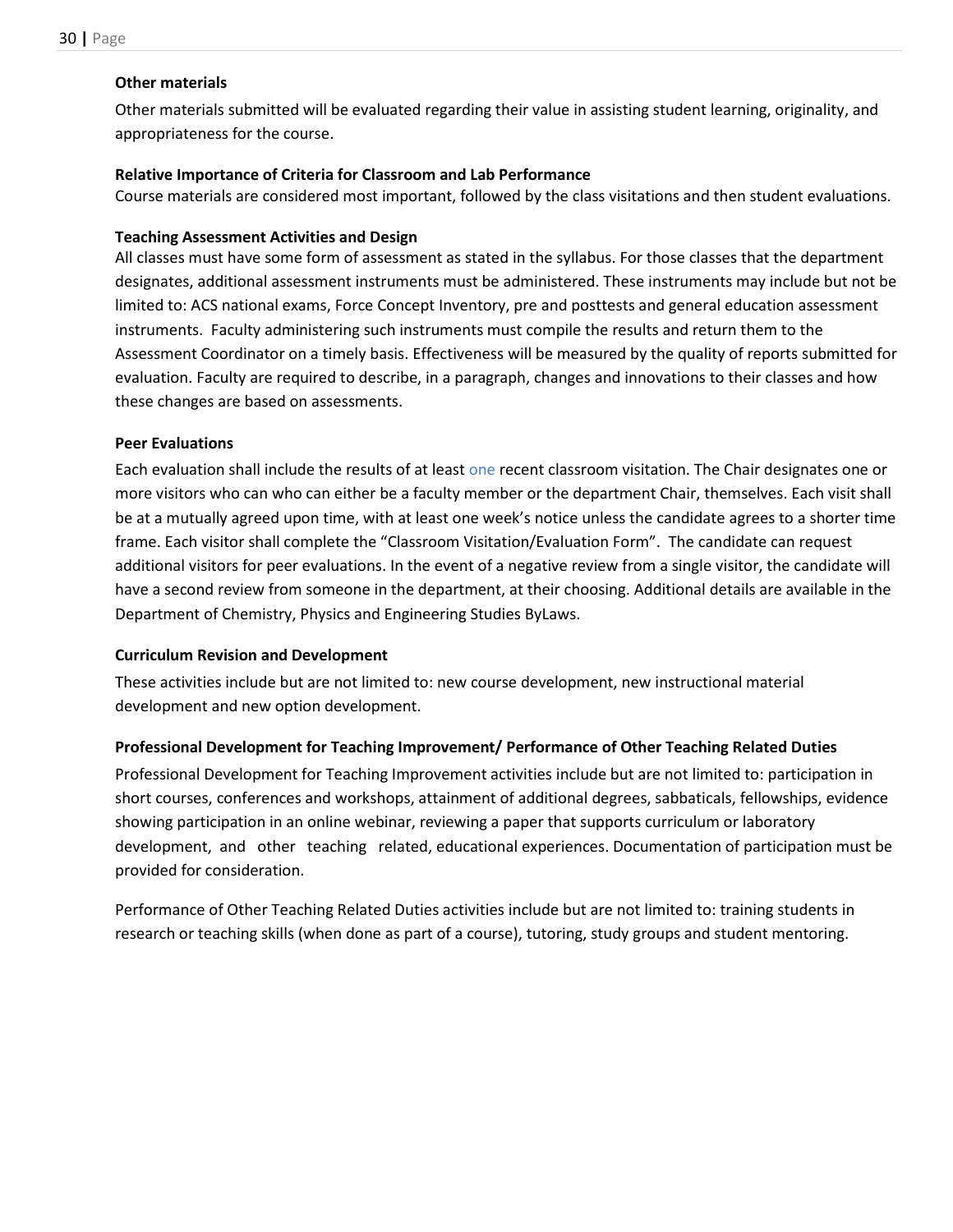# <span id="page-30-1"></span><span id="page-30-0"></span>**Primary Duties**

### **Relative Importance of Performance of Primary Duties**

The division of CUEs between teaching and primary duties will dictate the relative importance of these two categories. The statement of assigned duties and/or listing of goals and objectives for grant funded activities will be the guiding document for evaluation of activities related to the primary duties.

# <span id="page-30-2"></span>**Program performance plus required meetings and reports.**

Evaluation of a candidate's performance of primary duties will be based on the candidate's demonstration of the effectiveness of her/his execution of assigned responsibilities; as documented by the materials submitted for evaluation, documentation of attendance at required meetings, and copies of required reports.

# <span id="page-30-3"></span>**Training of Personnel**

Where appropriate, evidence of personnel training (i.e. tutors, chemical disposal training, master teachers etc.) should be documented.

# <span id="page-30-4"></span>**Program Improvement/Acquisition of Resources**

Significant improvements to a program and/or acquisition of resources to improve a primary duty activity should be documented and explained. For example: an advisor develops a method for improving the quality and efficiency of advising.

# <span id="page-30-5"></span>**Professional Development for Program Improvement**

These activities include but are not limited to: participation in short courses, conferences and workshops, and other program related, educational experiences. Documentation of participation must be provided for consideration.

# <span id="page-30-6"></span>**Guidelines for Evaluation of Teaching/Performance of Primary Duties**

It is the responsibility of the Chair to arrive at a judgment of the degree of effectiveness of performance in teaching/performance of primary duties based on the evidence presented in the portfolio. For the purpose of assigning a performance standard to the degree of effectiveness of teaching and primary duties, the guidelines in the Contractual Evaluation Criteria (Table 1) and the Department of Chemistry Physics, and Engineering Studies Minimum Requirements for Retention and Promotion - Teaching and Primary Duties (Table 2).

Guidelines for the evaluation of performance of teaching and primary duties shall be assigned an overall evaluation level, which reflects the division of duties as determined by the division of assigned cues.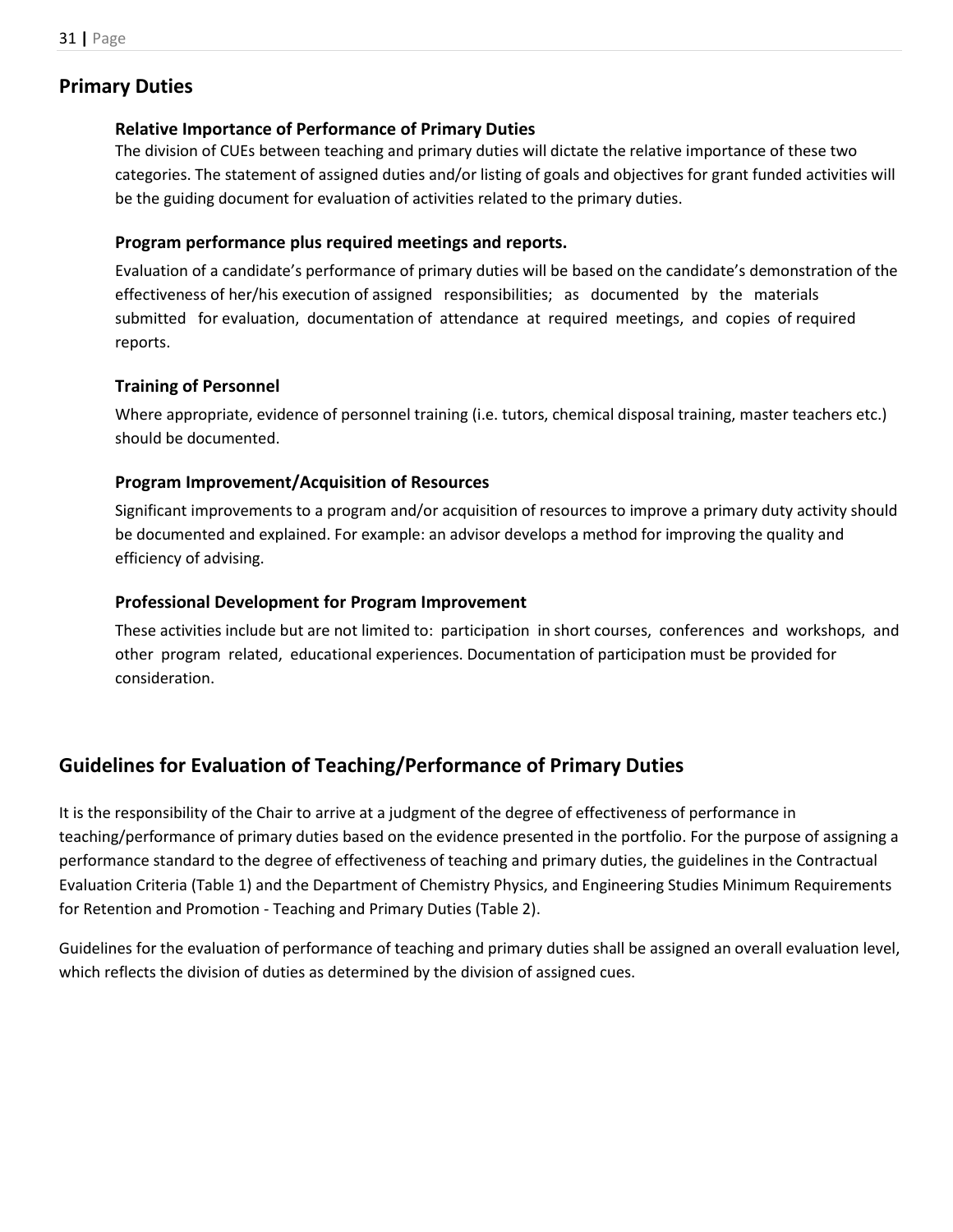32 **|** Page

# <span id="page-31-0"></span>**Appendix: Observation Forms**

# **Department of Chemistry, Physics and Engineering Studies VISITATION EVALUATION FORM (Unit A)**

| <b>Faculty Member Being Evaluated:</b>         |                                                       |                 | Class:             |                                   |                  |              |                |
|------------------------------------------------|-------------------------------------------------------|-----------------|--------------------|-----------------------------------|------------------|--------------|----------------|
| Purpose of Evaluation                          | Retention in Year:<br>Tenure<br>Promotion to Rank of: |                 |                    |                                   |                  |              |                |
| A. Narrative Description Attached:             |                                                       | Yes $\Box$      | No $\square$       |                                   |                  |              |                |
| <b>B. Lecture Evaluation Components:</b>       |                                                       |                 |                    |                                   |                  |              |                |
|                                                |                                                       | <b>Superior</b> | <b>Significant</b> | <b>Highly</b><br><b>Effective</b> | <b>Effective</b> | Satisfactory | Unsatisfactory |
| 1. Was the material clearly presented?         |                                                       |                 |                    |                                   |                  |              |                |
| 2. Was the material suitably organized?        |                                                       |                 |                    |                                   |                  |              |                |
| 3. Was the content of the lecture appropriate? |                                                       |                 |                    |                                   |                  |              |                |
| <b>C. Laboratory Evaluation Components</b>     |                                                       |                 |                    |                                   |                  |              |                |
|                                                |                                                       | <b>Superior</b> | Significant        | Highly<br><b>Effective</b>        | <b>Effective</b> | Satisfactory | Unsatisfactory |

1. Were the lab materials available and suitable?

2. Was an appr. introd. to the experiment given?

3. Was adequate consideration given to safety?

### **D. General Class Characteristics**

1. What is the level of student engagement in the course?

2. Rate the level at which student ideas are valued.

### **E. Overall Teaching Effectiveness Judged:**

| <b>Superior</b> | Significant | <b>Highly</b><br><b>Effective</b> | <b>Effective</b> | Satisfactory | Unsatisfactory |
|-----------------|-------------|-----------------------------------|------------------|--------------|----------------|
|                 |             |                                   |                  |              |                |

#### *Narrative follows* Evaluated by: Date: Date: Date: Date: Date: Date: Date: Date: Date: Date: Date: Date: Date: Date: Date: Date: Date: Date: Date: Date: Date: Date: Date: Date: Date: Date: Date: Date: Date: Date: Date: Date: Date: Date: Date

Form 2020, Chemistry, Physics and Engineering Studies



| <b>Superior</b> | Significant | Highly           | <b>Effective</b> | Satisfactory | Unsatisfactory |
|-----------------|-------------|------------------|------------------|--------------|----------------|
|                 |             | <b>Effective</b> |                  |              |                |
|                 |             |                  |                  |              |                |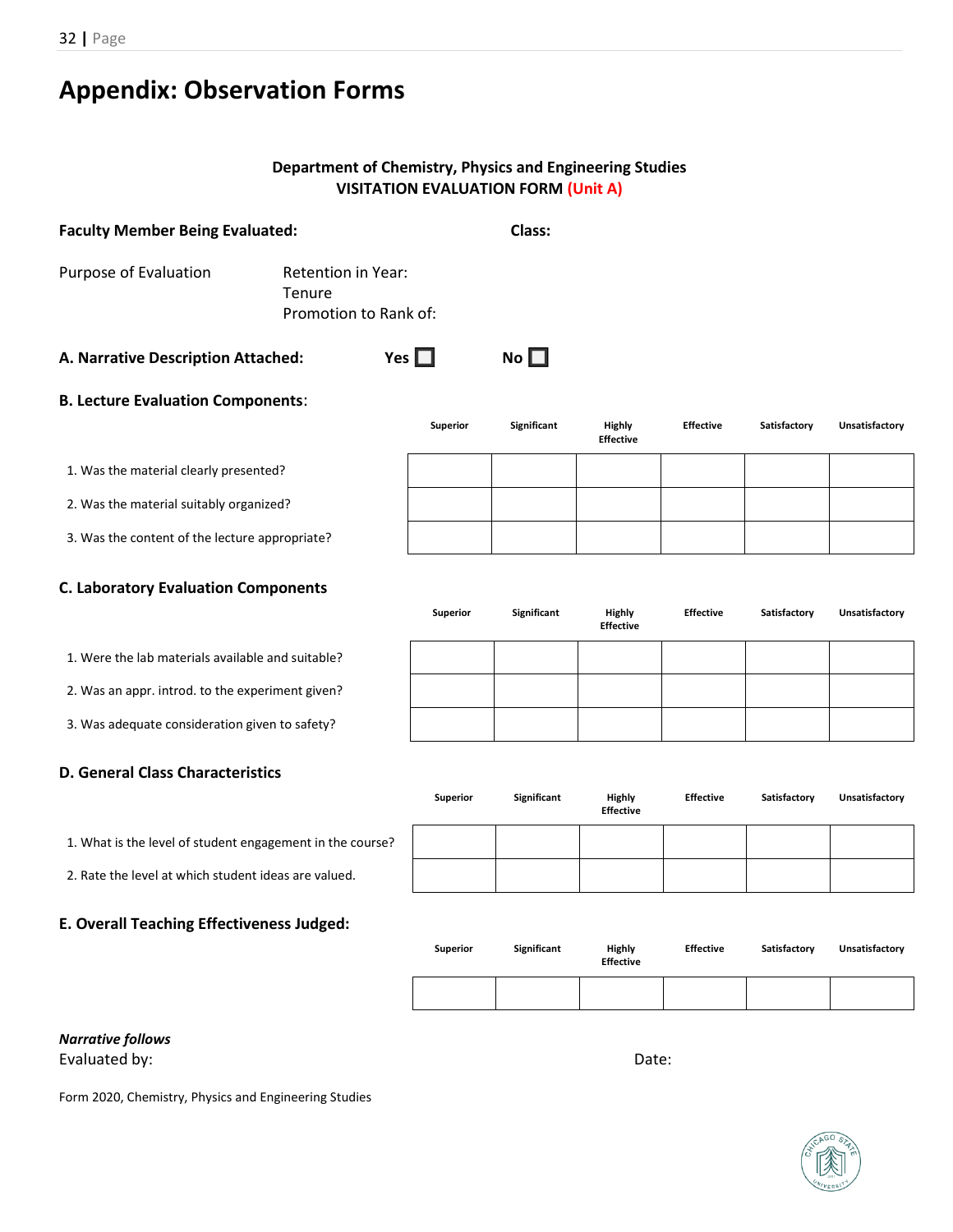**Department of Chemistry, Physics and Engineering Studies VISITATION EVALUATION FORM (Unit B)**

| <b>Faculty Member Being Evaluated:</b>         |            | Class:                  |              |                       |
|------------------------------------------------|------------|-------------------------|--------------|-----------------------|
| Purpose of Evaluation:                         |            |                         |              |                       |
| A. Narrative Description Attached:             | Yes $\Box$ | No $\square$            |              |                       |
| <b>B. Lecture Evaluation Components:</b>       |            |                         |              |                       |
|                                                |            | <b>Highly Effective</b> | Satisfactory | <b>Unsatisfactory</b> |
| 1. Was the material clearly presented?         |            |                         |              |                       |
| 2. Was the material suitably organized?        |            |                         |              |                       |
| 3. Was the content of the lecture appropriate? |            |                         |              |                       |

**Highly Effective**

**Highly** 

### **C. Laboratory Evaluation Components**

2. Was an appr. introd. to the experiment given?

3. Was adequate consideration given to safety?

### **D. General Class Characteristics**

|                                                           | <b>Effective</b> |  |
|-----------------------------------------------------------|------------------|--|
| 1. What is the level of student engagement in the course? |                  |  |
| 2. Rate the level at which student ideas are valued.      |                  |  |

### **E. Overall Teaching Effectiveness Judged:**

| <b>Highly</b><br><b>Effective</b> | Satisfactory | <b>Unsatisfactory</b> |
|-----------------------------------|--------------|-----------------------|
|                                   |              |                       |

**Satisfactory Unsatisfactory**

**Satisfactory Unsatisfactory**

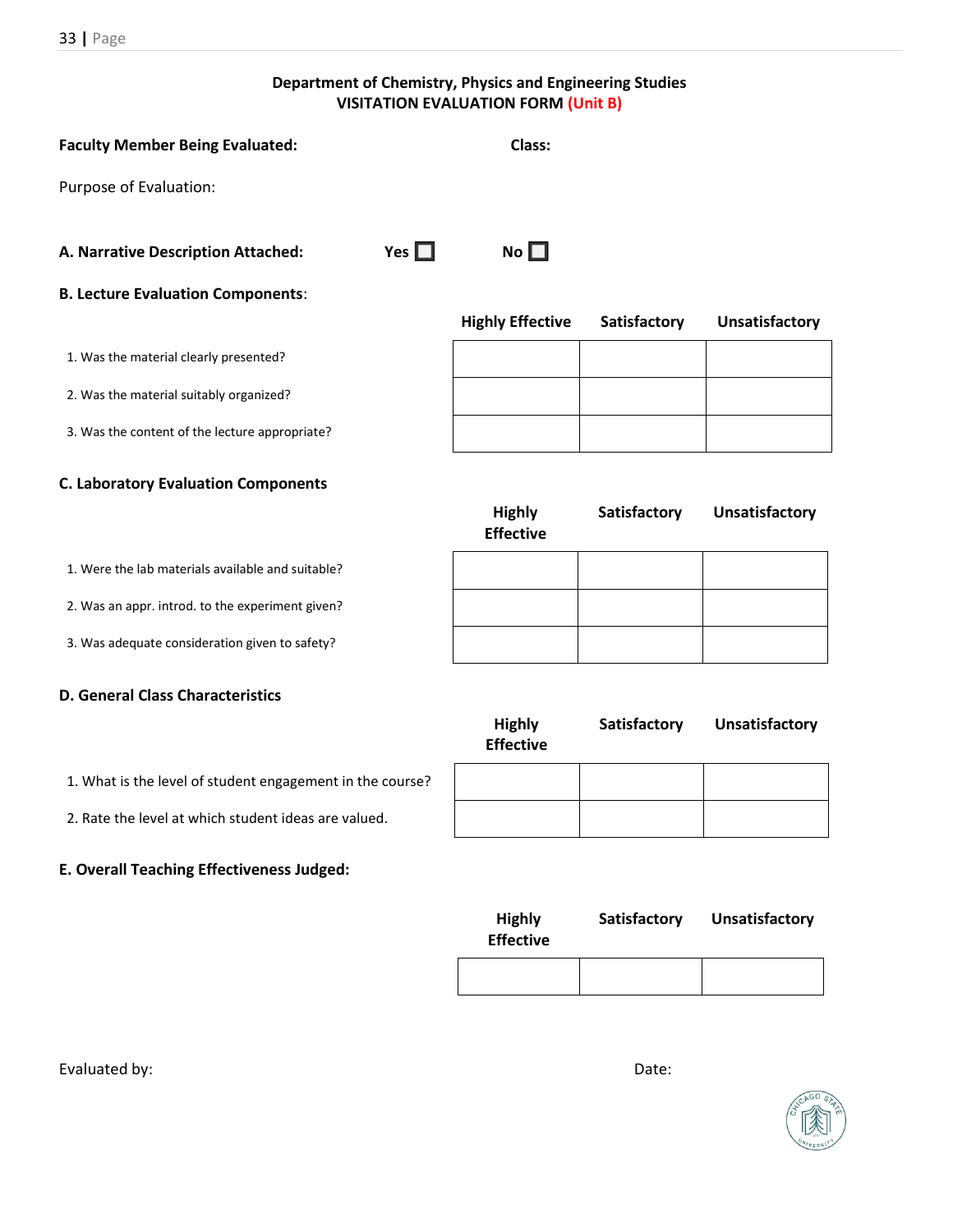# <span id="page-33-0"></span>**Appendix: The Distance Education Policy for the Department of Chemistry, Physics, and Engineering Studies**

### 2/15/2021

### <span id="page-33-1"></span>**Overview**

The Department of Chemistry, Physics and Engineering Studies considers Distance Education courses to be any course that is completely online or offered in a hybrid format. Such courses may be offered for credit or noncredit.

The Department accepts on-line and/or hybrid courses to apply toward a chemistry or physics degree as long as a course is officially approved by the University, or in the case of transfer courses, is accepted as comparable credit by the University and/or Department.

All faculty who teach on-line/hybrid courses must have successfully completed the Online Certification Training (OCT) offered by the CTRE or comparable training, approved by the CTRE. The training must be completed prior to the start of the course.

The department may offer as many Distance Education courses per semester as is appropriate to satisfy program needs of the department and the university.

### <span id="page-33-2"></span>**Approval of Online/Hybrid Courses**

Approval of new or revised on-line/hybrid courses follows the same initial process used for face-to-face courses and the university policy for approval of online/hybrid courses. The new course is first submitted and approved by the relevant Curriculum Committee and then is submitted to the Department for approval. Courses are reviewed by the Distance Education Committee following the process outlined on the Distance Education Committee websit[e](https://www.csu.edu/DEC/approvalprocess.htm) [https://www.csu.edu/DEC/approvalprocess.htm.](https://www.csu.edu/DEC/approvalprocess.htm) Sample course materials are prepared for the Learning Management System (LMS) and the course developer prepares at least 3 sections in the shell and confers with the CTRE-Office of Online Instruction. Once reviewed the course is submitted for approval by the University DEC.

### <span id="page-33-3"></span>**Reviewing on-line/hybrid courses:**

The Department, with advice as needed from the CTRE, will monitor and review on-line/hybrid course offerings each term and make recommendations for changes or improvements to the relevant Department Curriculum Committee.

Online/hybrid courses will be treated equally as face-to-face courses and evaluated as described by the Departmental Application of Criteria. This includes peer and student evaluations and review of course materials by the Departmental Personnel Committee. Faculty who teach on-line/hybrid courses will coordinate with DPC appointed observers to review course materials. Items to review could include (but are not limited to): live or recorded video lectures, samples of a discussion forum where the instructor is guiding the discussion, a virtual laboratory or online assignment.